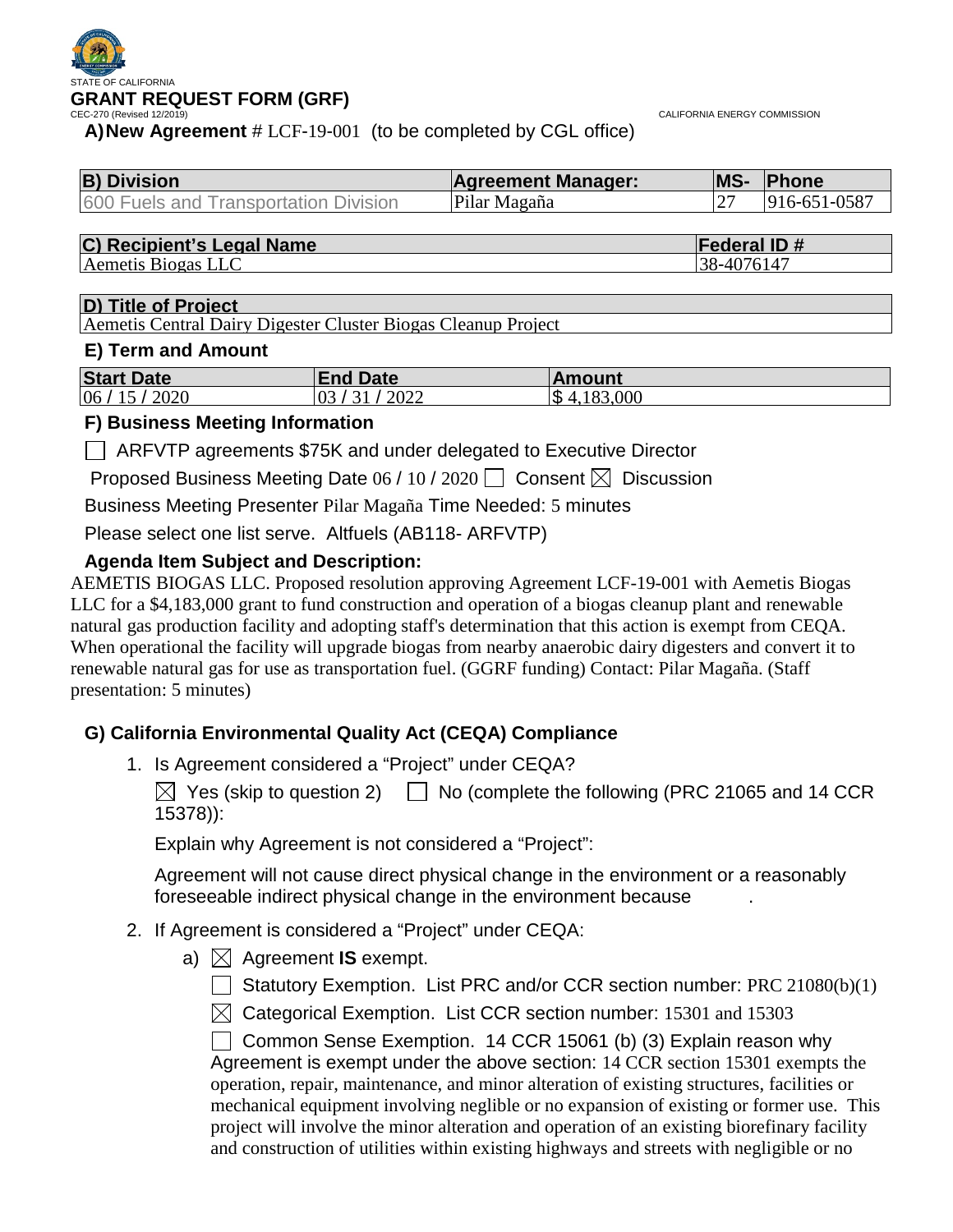

CALIFORNIA ENERGY COMMISSION

expansion of existing or former use as determined by the lead agency, Stanislaus County. 14 CCR section 15303 exempts the construction and location of limited numbers of new, small facilities or structures. This project will involve the construction of a limited number of small dairy digesters at dairy lagoons and is therefore exempt under 14 CCR section 15303. Construction of the dairy digesters have also been approved by the lead agency, Stanislaus County, as exempt under CEQA.

b) Agreement **IS NOT** exempt. (consult with the legal office to determine next steps)

Check all that apply

| | Initial Study

□ Negative Declaration

 $\Box$  Mitigated Negative Declaration

Environmental Impact Report

Statement of Overriding Considerations

#### **H) List all subcontractors (major and minor) and equipment vendors:** (attach additional sheets as necessary)

| <b>Legal Company Name:</b> | <b>Budget</b> |
|----------------------------|---------------|
| Momentum                   | \$225,000.00  |
| Velocity 7 Inc.            | \$25,000.00   |
| Air Liquide                | \$0.00        |

**I) List all key partners:** (attach additional sheets as necessary)

| <b>Legal Company Name:</b> |  |
|----------------------------|--|
| <b>SCS Energy, LLC</b>     |  |
| Biogas Engineering, Inc.   |  |
| Seabourn Industrial, Inc.  |  |

### **J) Budget Information**

| <b>Funding Source</b> | <b>Funding Year</b><br>Appropriation | <b>Budget List</b><br><b>Number</b> | <b>Amount</b> |
|-----------------------|--------------------------------------|-------------------------------------|---------------|
| Other                 | FY 18/19                             | 601.328                             | \$4,183,000   |
| <b>Funding Source</b> |                                      |                                     |               |
| <b>Funding Source</b> |                                      |                                     |               |
| <b>Funding Source</b> |                                      |                                     |               |
| <b>Funding Source</b> |                                      |                                     |               |

R&D Program Area: Select Program Area TOTAL: \$

Explanation for "Other" selection Greenhouse Gas Reduction Fund

Reimbursement Contract #: Federal Agreement #:

### **K) Recipient's Contact Information**

#### **1. Recipient's Administrator/Officer**

Name: Robbie Macias Address: 20400 Steven Creek Blvd. City, State, Zip: Cupertino, CA, 95014 Phone: (209) 252-5232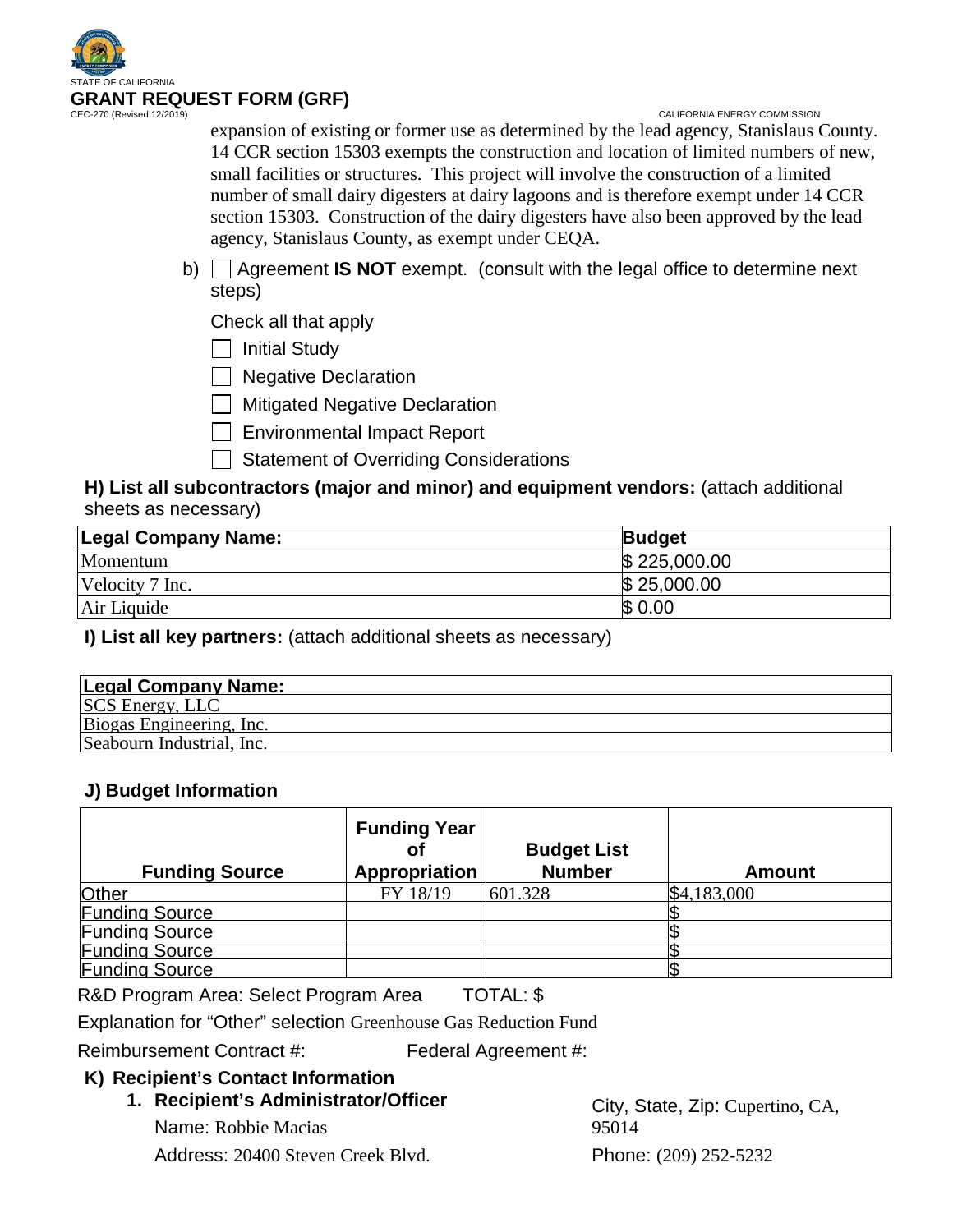| <b>STATE OF CALIFORNIA</b><br><b>GRANT REQUEST FORM (GRF)</b><br>CEC-270 (Revised 12/2019)<br>E-Mail: Robbie.macias@aemetis.com<br>2. Recipient's Project Manager<br>Name: Robbie Macias<br>Address: 20400 Stevens Creek Blyd.                                                                                                  |                                                                                | CALIFORNIA ENERGY COMMISSION<br>City, State, Zip: Cupertino, CA,<br>95014<br>Phone: (209) 252-5232<br>$E$ -Mail: Robbie macias @ aemetis com |                                                          |  |
|---------------------------------------------------------------------------------------------------------------------------------------------------------------------------------------------------------------------------------------------------------------------------------------------------------------------------------|--------------------------------------------------------------------------------|----------------------------------------------------------------------------------------------------------------------------------------------|----------------------------------------------------------|--|
| L) Selection Process Used<br><b>Competitive Solicitation</b><br>First Come First Served Solicitation Solicitation #:<br>M) The following items should be attached to this GRF<br>Exhibit A, Scope of Work<br>1.<br>2.<br>Exhibit B, Budget Detail<br>3.<br><b>Recipient Resolution</b><br>4.<br><b>CEQA Documentation</b><br>5. | Solicitation #: GFO-19-601<br>CEC 105, Questionnaire for Identifying Conflicts | N/A<br>N/A                                                                                                                                   | Attached<br>Attached<br>Attached<br>Attached<br>Attached |  |
| <b>Agreement Manager</b>                                                                                                                                                                                                                                                                                                        | <b>Date</b>                                                                    |                                                                                                                                              |                                                          |  |
| <b>Office Manager</b>                                                                                                                                                                                                                                                                                                           | <b>Date</b>                                                                    |                                                                                                                                              |                                                          |  |

**Deputy Director Date** 

*<u>CONTRACTORY</u>*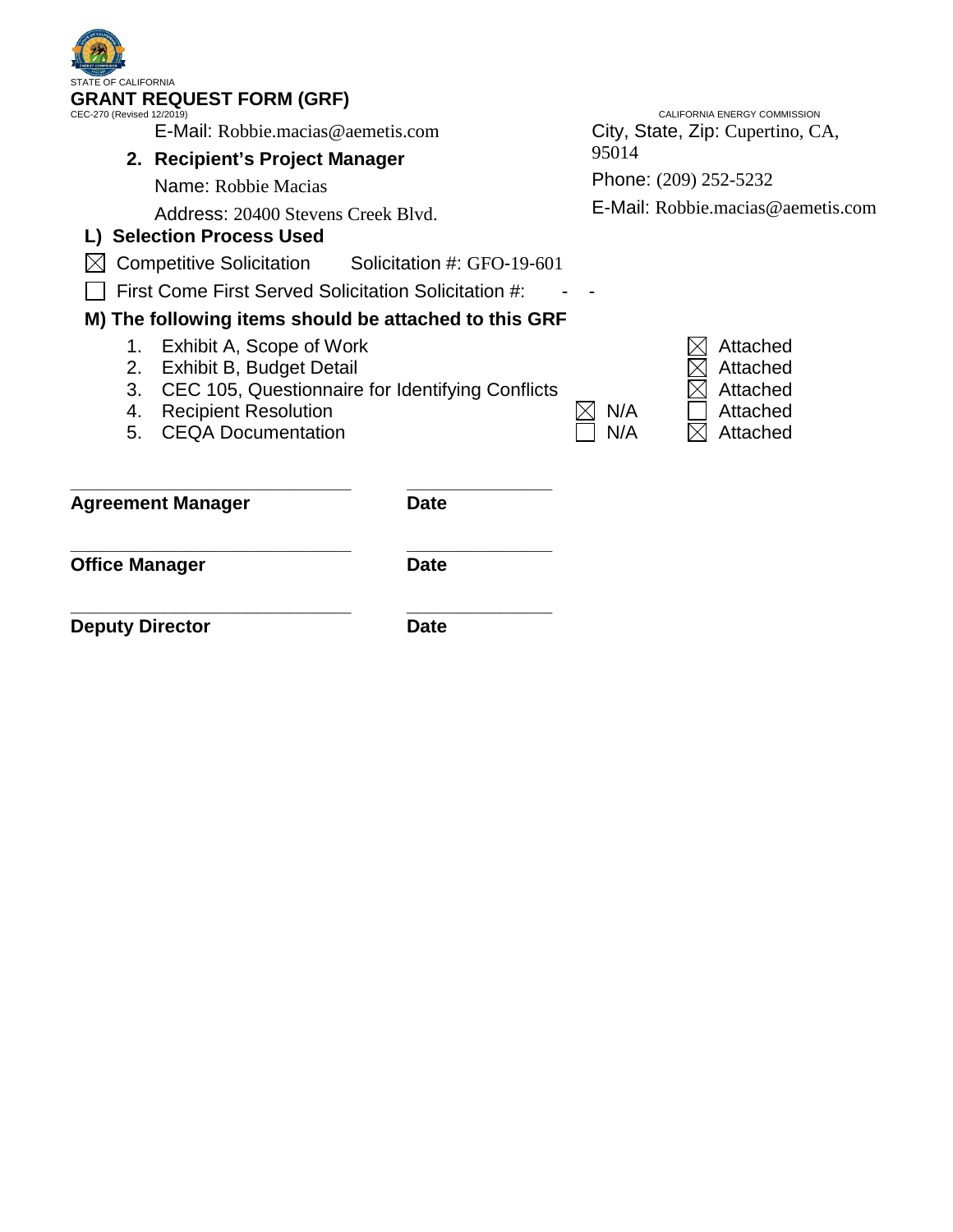# **Exhibit A SCOPE OF WORK**

### **TECHNICAL TASK LIST**

| Task#                    | <b>CPR</b> | <b>Task Name</b>                    |
|--------------------------|------------|-------------------------------------|
|                          |            | Administration                      |
| $\mathcal{P}$            | X          | <b>Pre-Construction Activities</b>  |
| 3                        |            | Construction                        |
| 4                        | X          | <b>Facility Commissioning</b>       |
| 5                        |            | <b>Priority Population Outreach</b> |
| 6                        |            | Data Collection and Analysis        |
| $\overline{\phantom{a}}$ |            | <b>Project Fact Sheet</b>           |

#### **KEY NAME LIST**

| Task#          | <b>Key Personnel</b>                                                                                                                                     | <b>Key Subcontractor(s)</b>                                                  | <b>Key Partner(s)</b>                                     |
|----------------|----------------------------------------------------------------------------------------------------------------------------------------------------------|------------------------------------------------------------------------------|-----------------------------------------------------------|
| 1              | Robbie Macias - Aemetis<br>Jeff Welch – Aemetis<br>Andy Foster - Aemetis<br>Daele Mather - Momentum                                                      | Momentum                                                                     |                                                           |
| $\overline{2}$ | Robbie Macias - Aemetis<br>Jeff Welch - Aemetis<br>Andy Foster - Aemetis                                                                                 | <b>SCS Energy</b><br><b>Biogas Engineering</b><br>Seabourn Industrial        | Air Liquide<br>Vilter (Emerson)                           |
| 3              | Robbie Macias - Aemetis<br>Jeff Welch – Aemetis<br>Andy Foster - Aemetis<br>Joseph P. Bushinsky - Air<br>Liquide<br>TBD - TBD Construction<br>Contractor | <b>SCS Energy</b><br><b>Biogas Engineering</b><br>Seabourn Industrial        | Pacific Gas & Electric<br>Air Liquide<br>Vilter (Emerson) |
| 4              | Robbie Macias - Aemetis<br>Jeff Welch - Aemetis<br>Andy Foster - Aemetis                                                                                 | <b>ECO Engineers</b><br>Momentum<br><b>Biogas Engineering</b><br>Air Liquide | <b>TBD</b>                                                |
| 5              | Robbie Macias - Aemetis<br>Andy Foster - Aemetis<br>Janet Cohen - Velocity 7                                                                             | Velocity 7                                                                   | <b>TBD</b>                                                |
| 6              | Ethan Hanohano -<br>Momentum<br>Matt Hart - Momentum<br>Robbie Macias - Aemetis                                                                          | Momentum                                                                     | <b>TBD</b>                                                |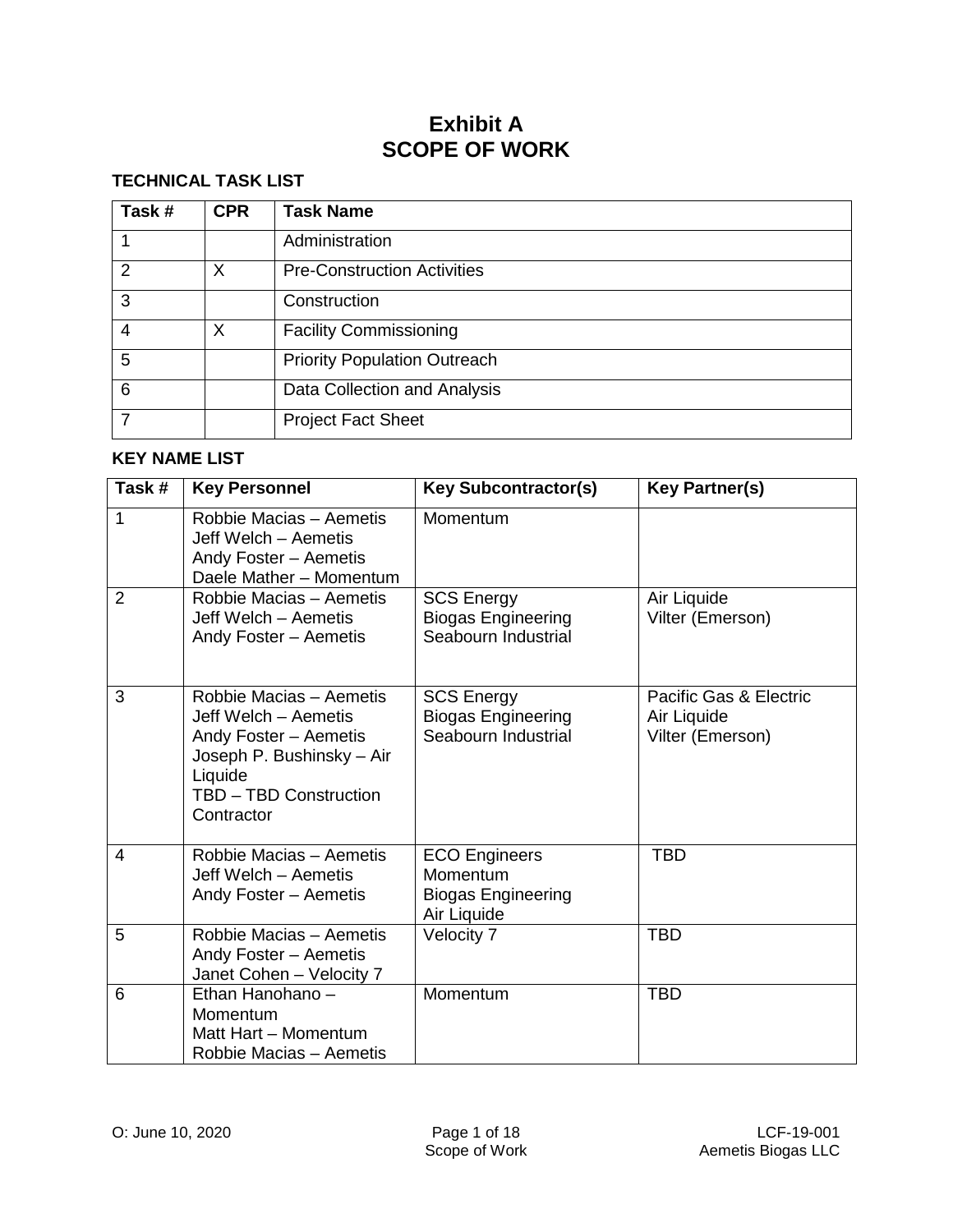### **GLOSSARY**

| Term/<br>Acronym        | <b>Definition</b>                                                                                                                                                                                                                                                                                                                                                                                                                                                 |
|-------------------------|-------------------------------------------------------------------------------------------------------------------------------------------------------------------------------------------------------------------------------------------------------------------------------------------------------------------------------------------------------------------------------------------------------------------------------------------------------------------|
| <b>LCFPP</b>            | Low Carbon Fuel Production Program                                                                                                                                                                                                                                                                                                                                                                                                                                |
| <b>ABGL</b>             | Aemetis Biogas LLC                                                                                                                                                                                                                                                                                                                                                                                                                                                |
| <b>ACDDC</b>            | Aemetis Central Dairy Digester Cluster                                                                                                                                                                                                                                                                                                                                                                                                                            |
| <b>BCP</b>              | <b>Biogas Cleanup Plant</b>                                                                                                                                                                                                                                                                                                                                                                                                                                       |
| CI                      | Carbon Intensity                                                                                                                                                                                                                                                                                                                                                                                                                                                  |
| <b>CAM</b>              | <b>Commission Agreement Manager</b>                                                                                                                                                                                                                                                                                                                                                                                                                               |
| <b>CPR</b>              | <b>Critical Project Review</b>                                                                                                                                                                                                                                                                                                                                                                                                                                    |
| <b>DAC</b>              | Disadvantaged Community are areas designated in the top 25 percent highest<br>scoring census tracts in CalEnviroScreen 3.0<br>(http://calepa.ca.gov/EnvJustice/GHGInvest/).                                                                                                                                                                                                                                                                                       |
| <b>FTD</b>              | <b>Fuels and Transportation Division</b>                                                                                                                                                                                                                                                                                                                                                                                                                          |
| gCO <sub>2</sub> e/MJ   | Grams of Carbon Dioxide Equivalent per Megajoule                                                                                                                                                                                                                                                                                                                                                                                                                  |
| <b>GHG</b>              | Greenhouse Gases (Measured in carbon dioxide equivalents (CO <sub>2</sub> e))                                                                                                                                                                                                                                                                                                                                                                                     |
| <b>LCFS</b>             | Low Carbon Fuel Standard                                                                                                                                                                                                                                                                                                                                                                                                                                          |
| <b>MMBTU</b>            | <b>Million British Thermal Units</b>                                                                                                                                                                                                                                                                                                                                                                                                                              |
| MTCO <sub>2</sub> e     | Metric Ton of Carbon Dioxide Equivalent                                                                                                                                                                                                                                                                                                                                                                                                                           |
| <b>NMNEVOC</b>          | Non-Methane, Non-Ethane Volatile Organic Compounds                                                                                                                                                                                                                                                                                                                                                                                                                |
| Priority<br>Populations | Priority Populations include residents of (1) census tracts identified as<br>disadvantaged by California Environmental Protection Agency per SB 535 (De<br>Leon, Chapter 830, Statutes of 2012), (2) census tracts identified as low-income<br>per AB 1550 (Gomez, Chapter 369, Statutes of 2016), or (3) a low-income<br>household per AB 1550 (Gomez, Chapter 369, Statutes of 2016). For more<br>information see Attachment 11 to the solicitation GFO-19-601. |
| Recipient               | Aemetis Biogas, LLC                                                                                                                                                                                                                                                                                                                                                                                                                                               |
| <b>RNG</b>              | <b>Renewable Natural Gas</b>                                                                                                                                                                                                                                                                                                                                                                                                                                      |

*Specific terms and acronyms used throughout this scope of work are defined as follows:*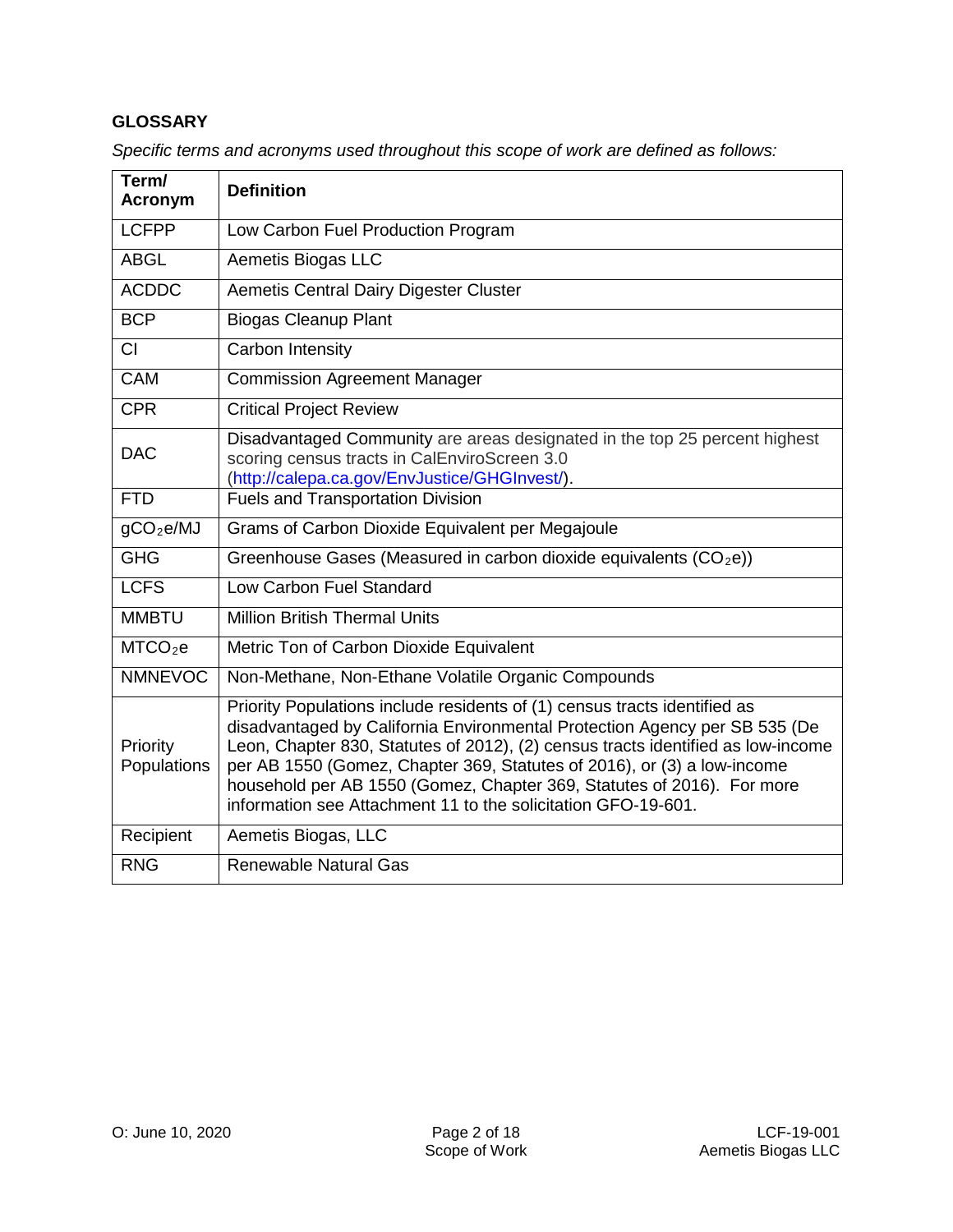#### **Background**

The Low Carbon Fuel Production Program (LCFPP) is part of California Climate Investments, a statewide program that puts billions of cap-and-trade dollars to work reducing greenhouse gas (GHG) emissions, strengthening the economy, and improving public health and the environment, particularly in disadvantaged communities. The Cap-and-Trade Program also creates a financial incentive for industries to invest in clean technologies and develop innovative ways to reduce pollution. California Climate Investments projects include affordable housing, renewable energy, public transportation, zero-emission vehicles, environmental restoration, more sustainable agriculture, recycling, and much more. At least 35 percent of these investments are located within and benefiting residents of disadvantaged communities, lowincome communities, and low-income households across California. For more information, visit the California Climate Investments website at [www.caclimateinvestments.ca.gov](http://www.caclimateinvestments.ca.gov/) .

All California Climate Investments programs must advance Assembly Bill (AB) 32 and Senate Bill (SB) 32 as the primary program goal, and each project must provide real and quantifiable GHG emission reductions. The LCFPP will accelerate the adoption of renewable fuels and alternative fuel vehicle technologies that support achieving the state's long-term GHG emissions reduction goals while maximizing other co-benefits. The Energy Commission, in alignment with California Climate Investments principles, will prioritize funds investment in projects that achieve the highest GHG reductions, maximize benefits to disadvantaged communities, and are necessary to meet the state's climate goals. These investments are expected to encourage projects that support California's existing plans, policies, and initiatives (for example, *California's 2017 Climate Change Scoping Plan* and the measures included therein, *California Sustainable Freight Action Plan, Mobile Source Strategy*, and *Short-Lived Climate Pollutant Strategy*).

This program gives applicants opportunities to work together with other agencies to provide and maximize benefits (for example, the California Department of Food and Agriculture's Dairy Digester Research and Development Program and the California Department of Resources Recycling and Recovery's (CalRecycle) Organics Grant Program). To avoid duplicative funding, applicants must coordinate with local, state, and federal programs.

A full description of all the energy and climate laws and policies governing LCFPP is found in the Guidelines [\(https://www.energy.ca.gov/programs-and-topics/programs/low-carbon-fuel](https://www.energy.ca.gov/programs-and-topics/programs/low-carbon-fuel-production-program)[production-program\)](https://www.energy.ca.gov/programs-and-topics/programs/low-carbon-fuel-production-program). The major policies that govern LCFPP include the following:

- AB 32 created a comprehensive program mandating a reduction in California GHG emissions to 1990 levels by 2020. In implementing AB 32, the California Air Resources Board (CARB) developed a scoping plan describing the approach California will take to reduce GHG emissions, including the Cap-and-Trade Program. CARB must update the plan every five years. Additional information can be found at: [http://www.arb.ca.gov/cc/ab32/ab32.htm.](http://www.arb.ca.gov/cc/ab32/ab32.htm)
- SB 32 requires CARB to adopt rules and regulations to ensure that statewide GHG emissions are reduced to 40 percent below the 1990 levels by 2030.
- SB 535 requires the California Environmental Protection Agency (CalEPA) to identify disadvantaged communities and requires CARB to provide guidance on maximizing benefits to these communities.
- AB 1550 (Gomez, Chapter 369, Statutes of 2016) amends existing SB 535 (DeLeon, Chapter 830, Statutes of 2012) to set investment minimums for Greenhouse Gas Reduction Fund (GGRF) projects in and benefiting disadvantaged communities and lowincome communities and includes the following requirements: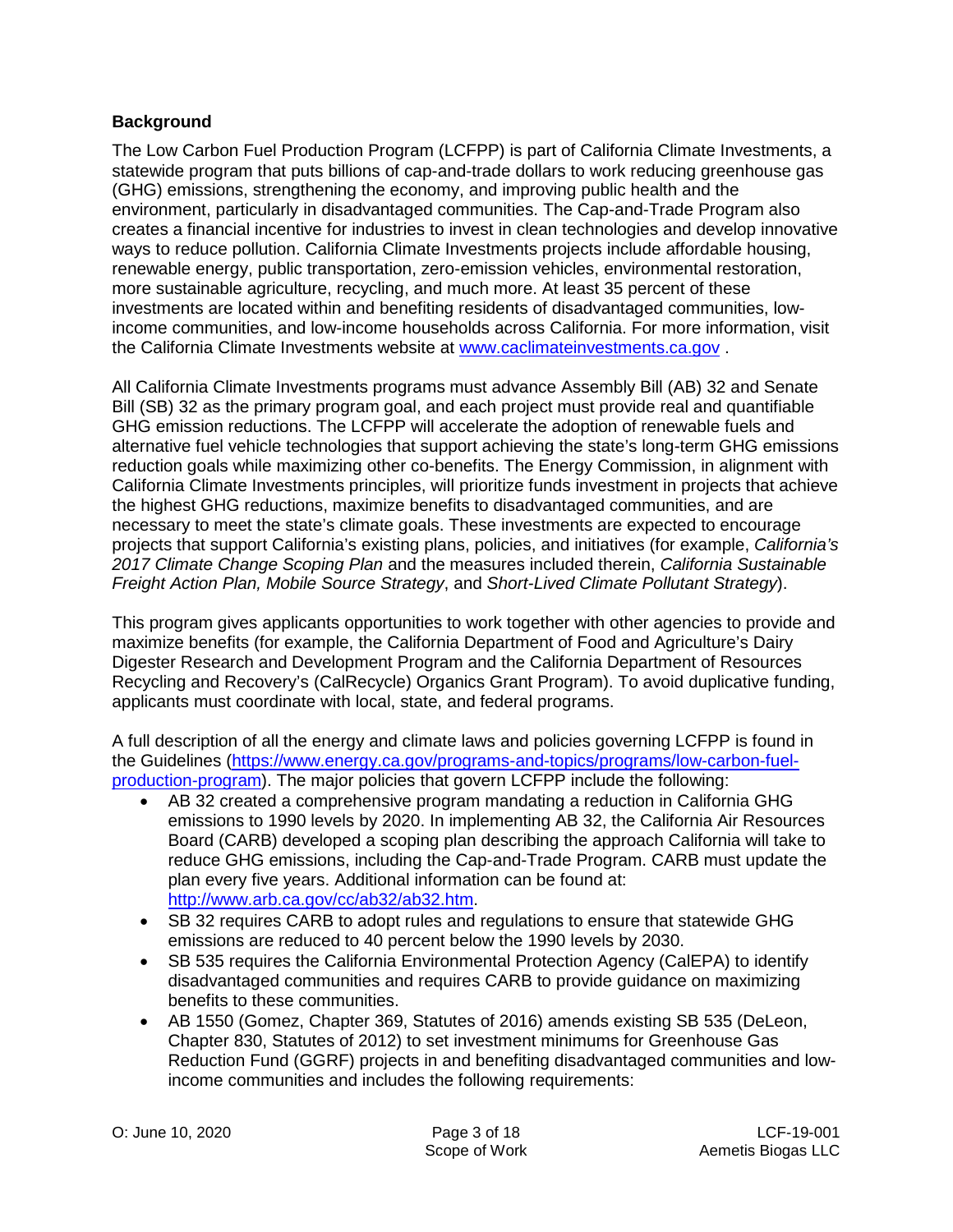- $\circ$  A minimum of 25% of the proceeds to be invested in projects located within and benefitting individuals living in disadvantaged communities;
- o An additional minimum of 5% be invested in projects located within and benefitting individuals living in low-income communities or benefitting low-income communities statewide; and
- o An additional minimum of 5% be invested in projects that are located within and benefitting individuals living in low-income communities, or benefitting lowincome households that are within one-half mile of a disadvantaged community.

### **Problem Statement:**

California seeks to reduce the GHG emissions associated with transportation and, more specifically, the carbon intensity of its transportation fuels. In order to maximize the potential benefits of this waste stream and renewable transportation fuel, a range of technological, market, environmental, and financial barriers must be overcome. High development costs of the proposed technology suite for this project have had limited demonstrations to only a handful of dairies. The high moisture content and corrosive nature of dairy biogas makes transportation extremely difficult and cost-prohibitive without significant capital investment. Limited knowledge of the revenue streams associated with dairy biogas renewable natural gas (RNG) has inhibited adoption. Institutional hurdles such as strict quality requirements of interconnecting with the state's utility natural gas pipeline network also limit development. The high hydrogen sulfide, carbon dioxide, and liquid content of dairy biogas creates environmental hurdles that must be addressed by integrating diverse technologies into a single system, increasing complexity and cost. Absent financial mechanisms like the LCFS, the higher cost of producing dairy biogas RNG limits its marketability and early commercial viability. It is critical that these barriers be addressed today to unlock RNG's environmental and economic benefits for California's dairies and fleets by converting fugitive emission into valuable pipeline-quality RNG.

### **Goals of the Agreement:**

The goals of this Agreement are to:

- Construct and operate a multi-feedstock-capable production facility (the Biogas Cleanup Plant (BCP) RNG production facility).
- Produce an ultra-low CI transportation fuel to displace fossil fuel use in California's transportation sector.
- Reduce Air Pollution.
- Provide numerous benefits to local priority populations as described and defined in solicitation GFO-19-601 and the CEC Low-Carbon Fuel Production Program 2019 Program Implementation Guidelines (July 2019, CEC-600-2019-006-F) (LCFP Program Guidelines) and specified in the Glossary above, including full-time and temporary construction-period jobs.

### **Objectives of the Agreement:**

The objectives of this Agreement are to:

- 1. Receive approximately 7.2 million standard cubic feet (scf) per day of dairy biogas produced from dairy manure feedstock at up to 30 nearby farms;
- 2. Install all proposed equipment and commission proposed facility;
- 3. Achieve annual production of approximately 6.8 million diesel gallon equivalents (DGE) (1 million MMBTU) of ultra-low-carbon RNG from dairy biogas;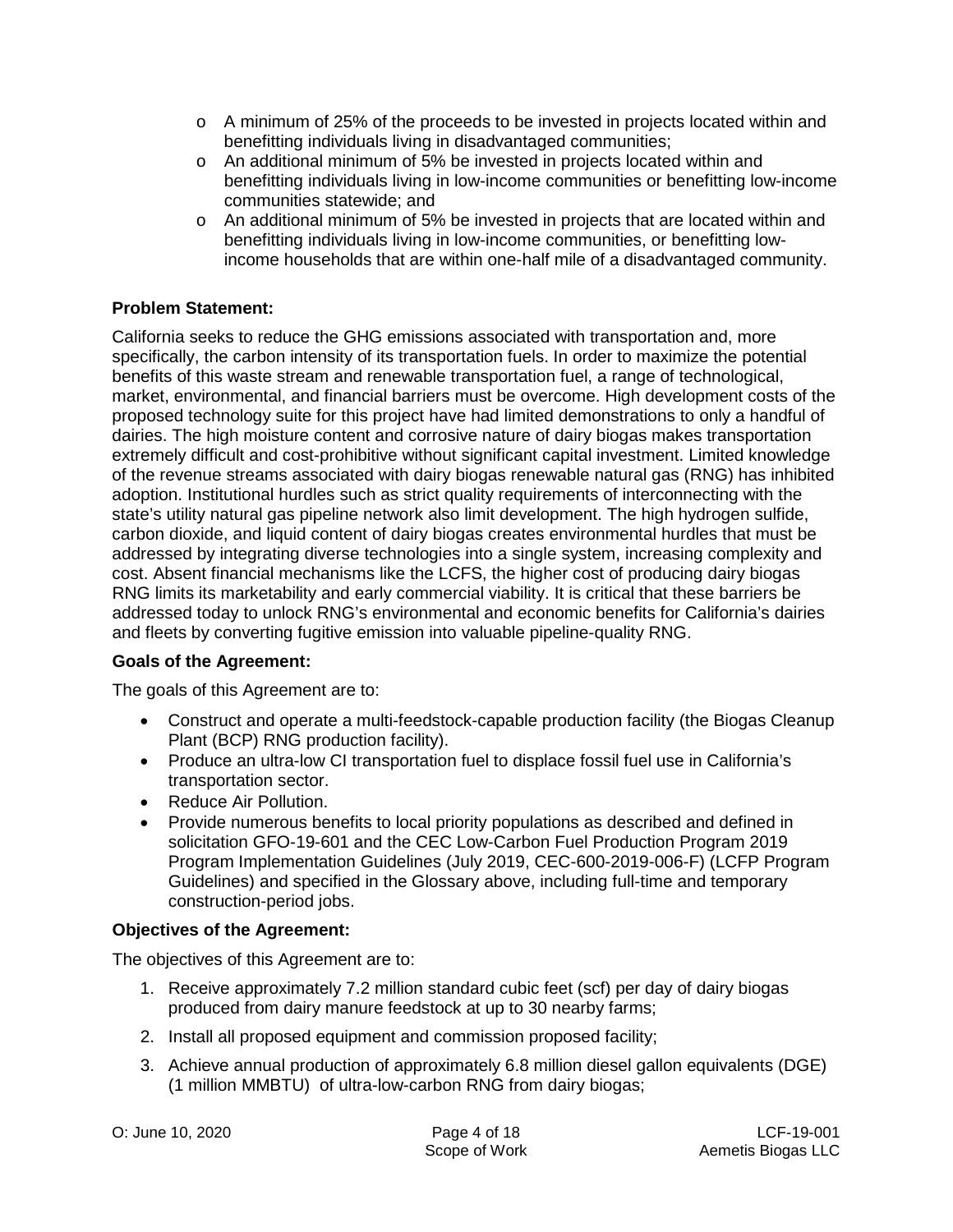- 4. Demonstrate an average RNG carbon intensity of as low as  $-427$  gCO<sub>2</sub>e/MJ;
- 5. Reduce GHG emissions by more than 2.6 million  $MTCO<sub>2</sub>e/year$ ;
- 6. Provide approximately 1,018 MMBTU of RNG of transportation fuel for use per year to the Monterey Park Tract or another Disadvantaged Community as approved by the CAM;
- 7. Collect and submit facility operation and performance data to the Energy Commission for a minimum of six months after the biofuel production facility becomes operational; and
- 8. Calculate the fuel's levelized cost using the Levelized Cost of Fuel Calculator

### **TASK 1 ADMINISTRATION**

#### **Task 1.1 Attend Kick-off Meeting**

The goal of this task is to establish the lines of communication and procedures for implementing this Agreement. The CAM shall designate the date and location of this meeting and provide an agenda to the Recipient prior to the meeting.

#### **The Recipient shall:**

- Attend a "Kick-Off" meeting with the Commission Agreement Manager, the Grants Officer, and a representative of the Accounting Office. The Recipient shall bring its Project Manager, Agreement Administrator, Accounting Officer, and others designated by the Commission Agreement Manager to this meeting.
- Discuss the following administrative and technical aspects of this Agreement:
	- o Agreement Terms and Conditions
	- o Critical Project Review (Task 1.2)
	- o Match fund documentation (Task 1.6) No reimbursable work may be done until this documentation is in place.
	- o Permit documentation (Task 1.7)
	- o Subcontracts needed to carry out project (Task 1.8)
	- o The CAM's expectations for accomplishing tasks described in the Scope of Work
	- o An updated Schedule of Products and Due Dates
	- o Monthly Progress Reports (Task 1.4)
	- o Technical Products (Product Guidelines located in Section 5 of the Terms and Conditions)
	- o Final Report (Task 1.5)

#### **Recipient Products:**

- Updated Schedule of Products
- Updated List of Match Funds
- Updated List of Permits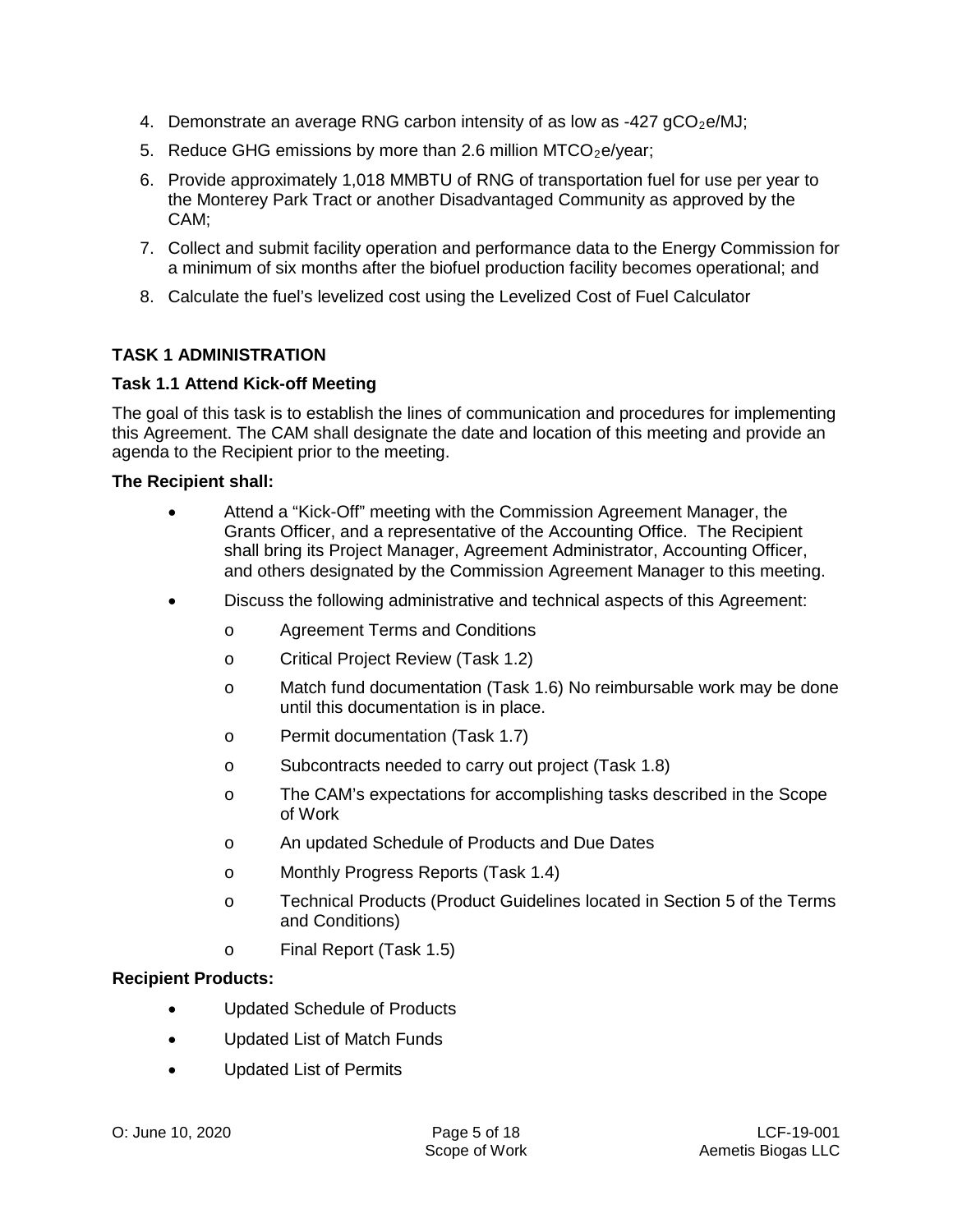### **Commission Agreement Manager Product:**

• Kick-Off Meeting Agenda

## **Task 1.2 Critical Project Review (CPR) Meetings**

CPRs provide the opportunity for frank discussions between the Energy Commission and the Recipient. The goal of this task is to determine if the project should continue to receive Energy Commission funding to complete this Agreement and to identify any needed modifications to the tasks, products, schedule or budget.

The Commission Agreement Manager may schedule CPR meetings as necessary, and meeting costs will be borne by the Recipient.

Meeting participants include the CAM and the Recipient and may include the Commission Grants Officer, the Fuels and Transportation Division (FTD) program lead, other Energy Commission staff and Management as well as other individuals selected by the CAM to provide support to the Energy Commission.

### **The CAM shall:**

- Determine the location, date, and time of each CPR meeting with the Recipient. These meetings generally take place at the Energy Commission, but they may take place at another location.
- Send the Recipient the agenda and a list of expected participants in advance of each CPR. If applicable, the agenda shall include a discussion on both match funding and permits.
- Conduct and make a record of each CPR meeting. Prepare a schedule for providing the written determination described below.
- Determine whether to continue the project, and if continuing, whether or not modifications are needed to the tasks, schedule, products, and/or budget for the remainder of the Agreement. Modifications to the Agreement may require a formal amendment (please see section 8 of the Terms and Conditions). If the CAM concludes that satisfactory progress is not being made, this conclusion will be referred to the Lead Commissioner for Transportation for his or her concurrence.
- Provide the Recipient with a written determination in accordance with the schedule. The written response may include a requirement for the Recipient to revise one or more product(s) that were included in the CPR.

### **The Recipient shall:**

- Prepare a CPR Report for each CPR that discusses the progress of the Agreement toward achieving its goals and objectives. This report shall include recommendations and conclusions regarding continued work of the projects. This report shall be submitted along with any other products identified in this scope of work. The Recipient shall submit these documents to the CAM and any other designated reviewers at least 15 working days in advance of each CPR meeting.
- Present the required information at each CPR meeting and participate in a discussion about the Agreement.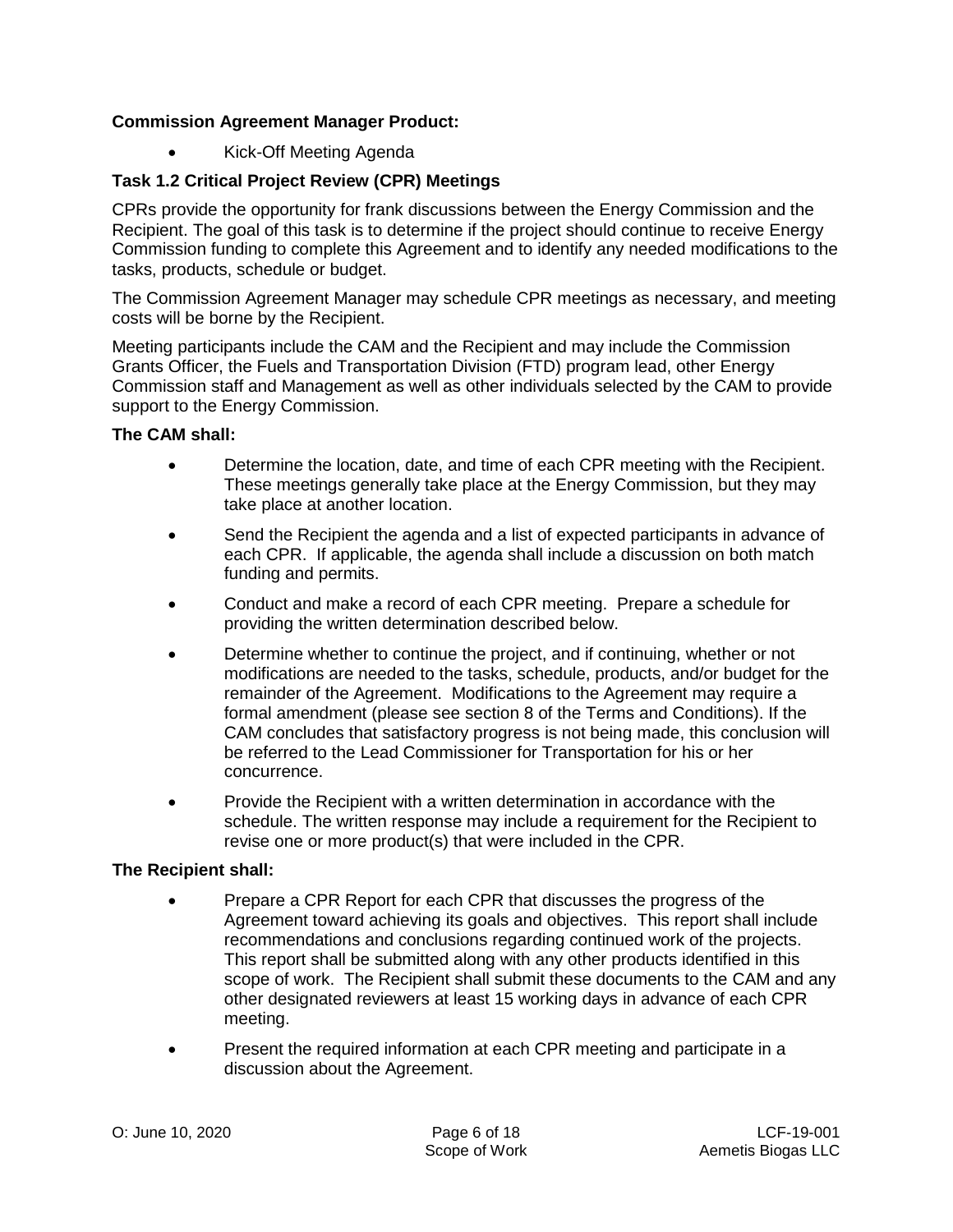#### **CAM Products:**

- Agenda and a list of expected participants
- Schedule for written determination
- Written determination

#### **Recipient Product:**

• CPR Report(s)

#### **Task 1.3 Final Meeting**

The goal of this task is to closeout this Agreement.

#### **The Recipient shall:**

• Meet with Energy Commission staff to present the findings, conclusions, and recommendations. The final meeting must be completed during the closeout of this Agreement.

This meeting will be attended by, at a minimum, the Recipient, the Commission Grants Office Officer, and the Commission Agreement Manager. The technical and administrative aspects of Agreement closeout will be discussed at the meeting, which may be two separate meetings at the discretion of the Commission Agreement Manager.

The technical portion of the meeting shall present an assessment of the degree to which project and task goals and objectives were achieved, findings, conclusions, recommended next steps (if any) for the Agreement, and recommendations for improvements. The Commission Agreement Manager will determine the appropriate meeting participants.

The administrative portion of the meeting shall be a discussion with the Commission Agreement Manager and the Grants Officer about the following Agreement closeout items:

- o What to do with any equipment purchased with Energy Commission funds (Options)
- o Energy Commission's request for specific "generated" data (not already provided in Agreement products)
- o Need to document Recipient's disclosure of "subject inventions" developed under the Agreement
- o "Surviving" Agreement provisions
- o Final invoicing and release of retention
- Prepare a schedule for completing the closeout activities for this Agreement.

#### **Products:**

- Written documentation of meeting agreements
- Schedule for completing closeout activities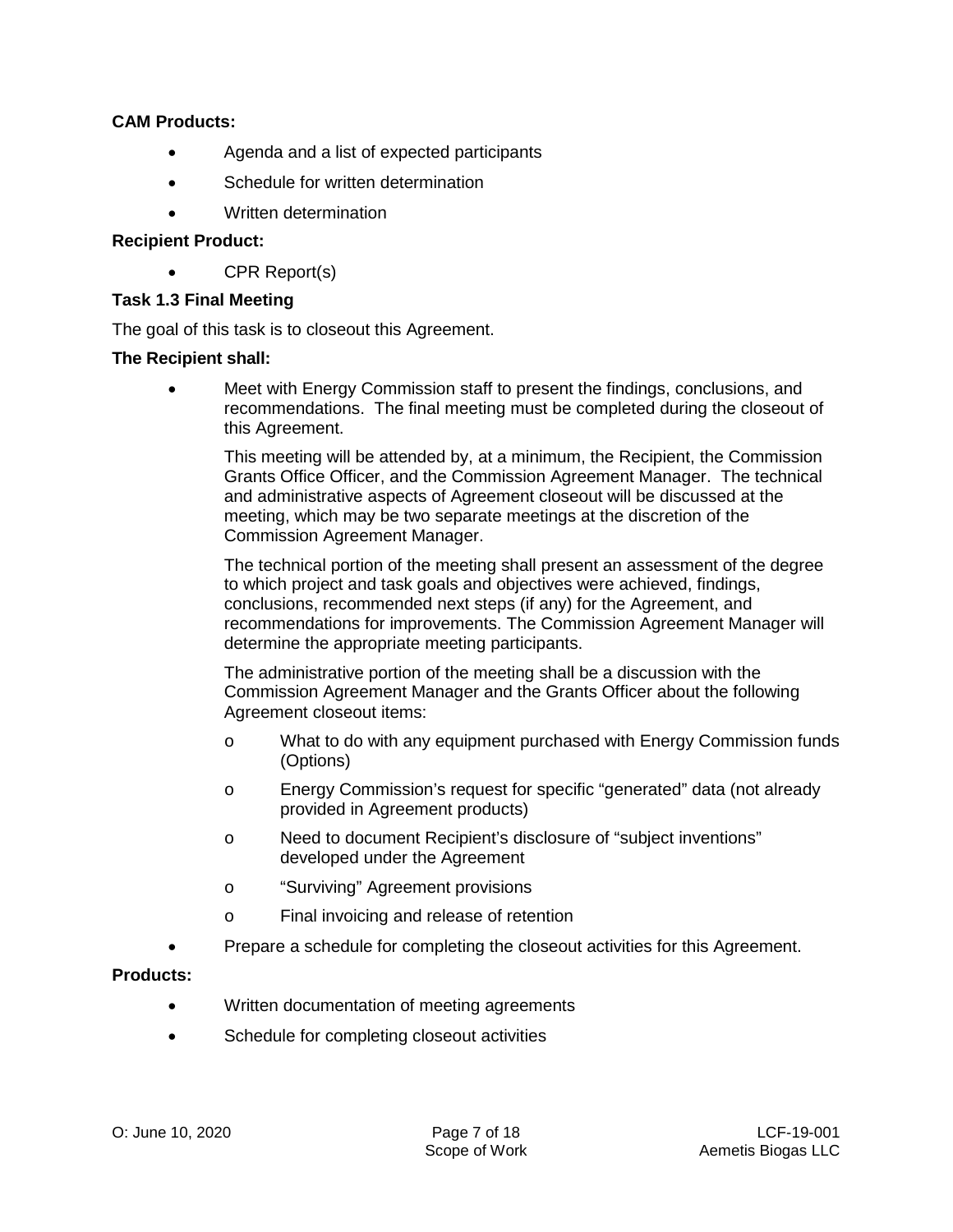### **Task 1.4 Monthly Progress Reports**

The goal of this task is to periodically verify that satisfactory and continued progress is made towards achieving the objectives of this Agreement on time and within budget.

The objectives of this task are to summarize activities performed during the reporting period, to identify activities planned for the next reporting period, to identify issues that may affect performance and expenditures, and to form the basis for determining whether invoices are consistent with work performed.

#### **The Recipient shall:**

- Prepare a Monthly Progress Report which summarizes all Agreement activities conducted by the Recipient for the reporting period, including an assessment of the ability to complete the Agreement within the current budget and any anticipated cost overruns. Each progress report is due to the Commission Agreement Manager within 10 days of the end of the reporting period. The recommended specifications for each progress report are contained in Section 6 of the Terms and Conditions of this Agreement.
- In the first Monthly Progress Report and first invoice, document and verify match expenditures and provide a synopsis of project progress, if match funds have been expended or if work funded with match share has occurred after the notice of proposed award but before execution of the grant agreement. If no match funds have been expended or if no work funded with match share has occurred before execution, then state this in the report. All pre-execution match expenditures must conform to the requirements in the Terms and Conditions of this Agreement.

### **Product:**

**Monthly Progress Reports** 

### **Task 1.5 Final Report**

The goal of the Final Report is to assess the project's success in achieving the Agreement's goals and objectives, advancing science and technology, and providing energy-related and other benefits to California.

The objectives of the Final Report are to clearly and completely describe the project's purpose, approach, activities performed, results, and advancements in science and technology; to present a public assessment of the success of the project as measured by the degree to which goals and objectives were achieved; to make insightful observations based on results obtained; to draw conclusions; and to make recommendations for further projects and improvements to the FTD project management processes.

The Final Report shall be a public document. If the Recipient has obtained confidential status from the Energy Commission and will be preparing a confidential version of the Final Report as well, the Recipient shall perform the following activities for both the public and confidential versions of the Final Report.

#### **The Recipient shall:**

• Prepare an Outline of the Final Report, if requested by the CAM.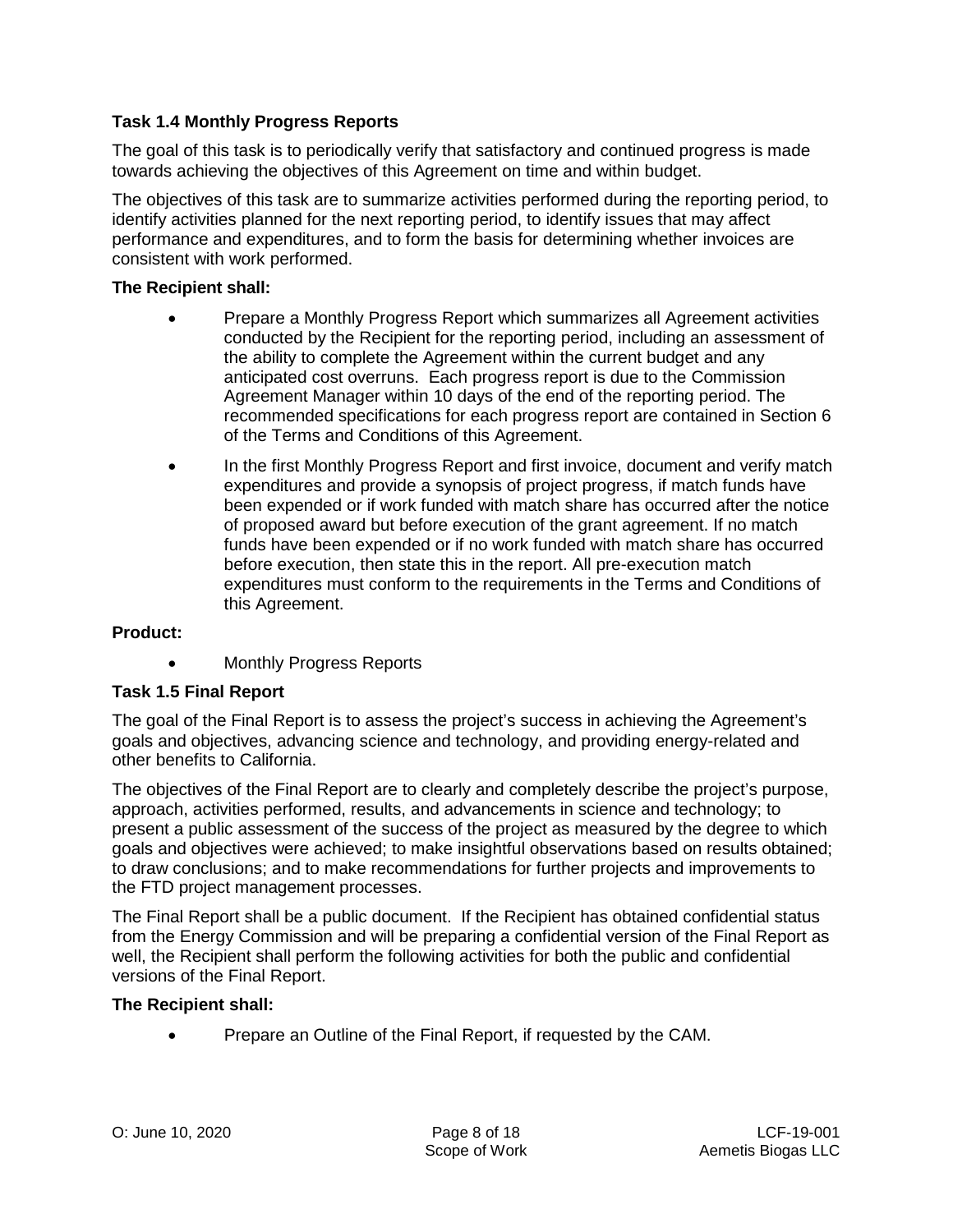- Prepare a Final Report following the latest version of the Final Report guidelines which will be provided by the CAM. The CAM shall provide written comments on the Draft Final Report within fifteen (15) working days of receipt. The Final Report must be completed at least 60 days before the end of the Agreement Term.
- Submit one bound copy of the Final Report with the final invoice.

- Outline of the Final Report, if requested
- Draft Final Report
- Final Report

#### **Task 1.6 Identify and Obtain Matching Funds**

The goal of this task is to ensure that the match funds planned for this Agreement are obtained for and applied to this Agreement during the term of this Agreement.

The costs to obtain and document match fund commitments are not reimbursable through this Agreement. Although the Energy Commission budget for this task will be zero dollars, the Recipient may utilize match funds for this task. Match funds shall be spent concurrently or in advance of Energy Commission funds for each task during the term of this Agreement. Match funds must be identified in writing and the associated commitments obtained before the Recipient can incur any costs for which the Recipient will request reimbursement.

#### **The Recipient shall:**

- Prepare a letter documenting the match funding committed to this Agreement and submit it to the Commission Agreement Manager at least 2 working days prior to the kick-off meeting. If no match funds were part of the proposal that led to the Energy Commission awarding this Agreement and none have been identified at the time this Agreement starts, then state such in the letter. If match funds were a part of the proposal that led to the Energy Commission awarding this Agreement, then provide in the letter a list of the match funds that identifies the:
	- o Amount of each cash match fund, its source, including a contact name, address and telephone number and the task(s) to which the match funds will be applied.
	- o Amount of each in-kind contribution, a description, documented market or book value, and its source, including a contact name, address and telephone number and the task(s) to which the match funds will be applied. If the in-kind contribution is equipment or other tangible or real property, the Recipient shall identify its owner and provide a contact name, address and telephone number, and the address where the property is located.
- Provide a copy of the letter of commitment from an authorized representative of each source of cash match funding or in-kind contributions that these funds or contributions have been secured. For match funds provided by a grant a copy of the executed grant shall be submitted in place of a letter of commitment.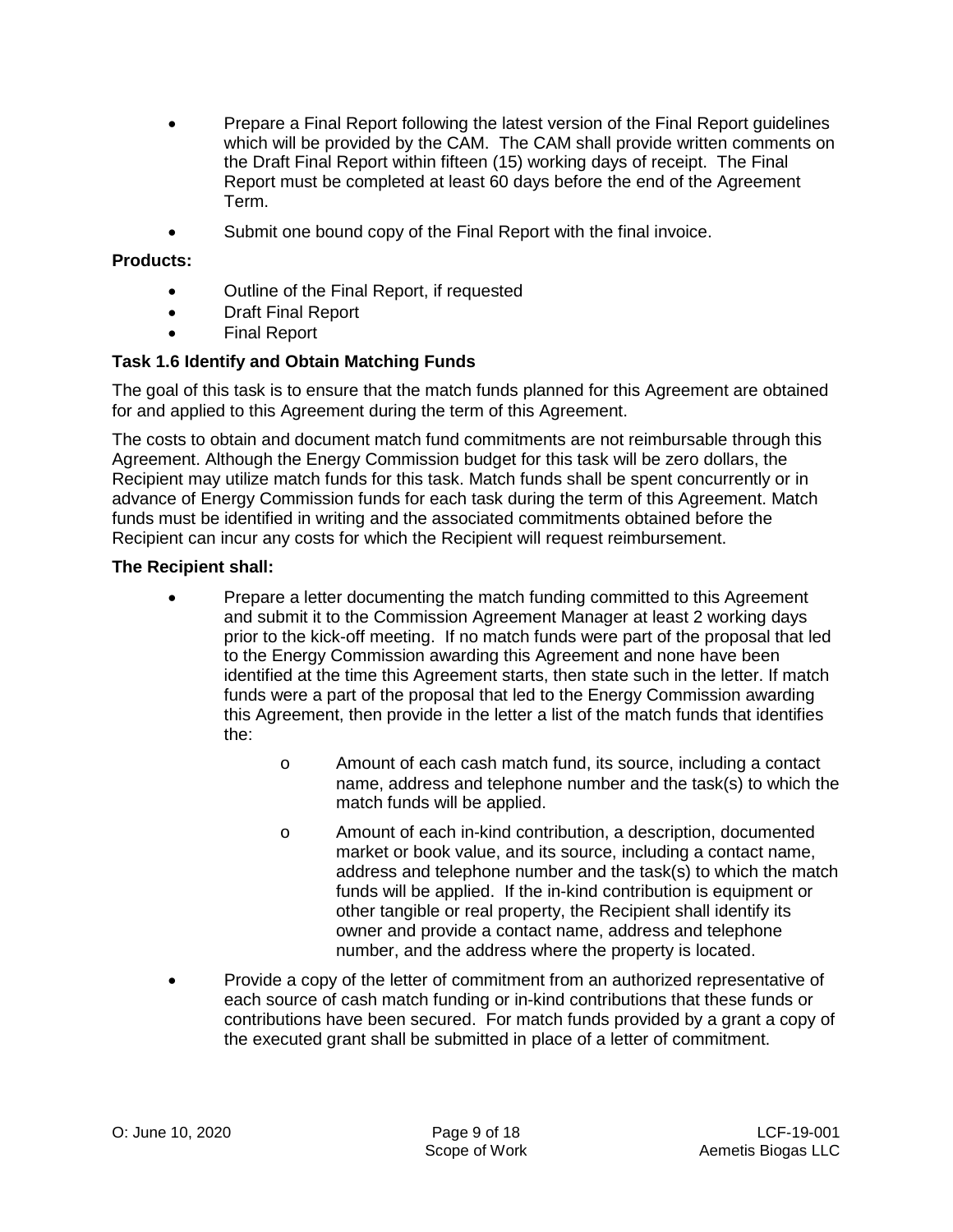- Discuss match funds and the implications to the Agreement if they are reduced or not obtained as committed, at the kick-off meeting. If applicable, match funds will be included as a line item in the progress reports and will be a topic at CPR meetings.
- Provide the appropriate information to the Commission Agreement Manager if during the course of the Agreement additional match funds are received.
- Notify the Commission Agreement Manager within 10 days if during the course of the Agreement existing match funds are reduced. Reduction in match funds must be approved through a formal amendment to the Agreement and may trigger an additional CPR meeting.

- A letter regarding match funds or stating that no match funds are provided
- Copy(ies) of each match fund commitment letter(s) (if applicable)
- Letter(s) for new match funds (if applicable)
- Letter that match funds were reduced (if applicable)

### **Task 1.7 Identify and Obtain Required Permits**

The goal of this task is to obtain all permits required for work completed under this Agreement in advance of the date they are needed to keep the Agreement schedule on track.

Permit costs and the expenses associated with obtaining permits are not reimbursable under this Agreement. Although the Energy Commission budget for this task will be zero dollars, the Recipient shall budget match funds for any expected expenditures associated with obtaining permits. Permits must be identified in writing and obtained before the Recipient can make any expenditure for which a permit is required.

### **The Recipient shall:**

- Prepare a letter documenting the permits required to conduct this Agreement and submit it to the Commission Agreement Manager at least 2 working days prior to the kick-off meeting. If there are no permits required at the start of this Agreement, then state such in the letter. If it is known at the beginning of the Agreement that permits will be required during the course of the Agreement, provide in the letter:
	- o A list of the permits that identifies the:
		- Type of permit
		- **Name, address and telephone number of the permitting** jurisdictions or lead agencies
	- o The schedule the Recipient will follow in applying for and obtaining these permits.
- Discuss the list of permits and the schedule for obtaining them at the kick-off meeting and develop a timetable for submitting the updated list, schedule and the copies of the permits. The implications to the Agreement if the permits are not obtained in a timely fashion or are denied will also be discussed. If applicable, permits will be included as a line item in the Progress Reports and will be a topic at CPR meetings.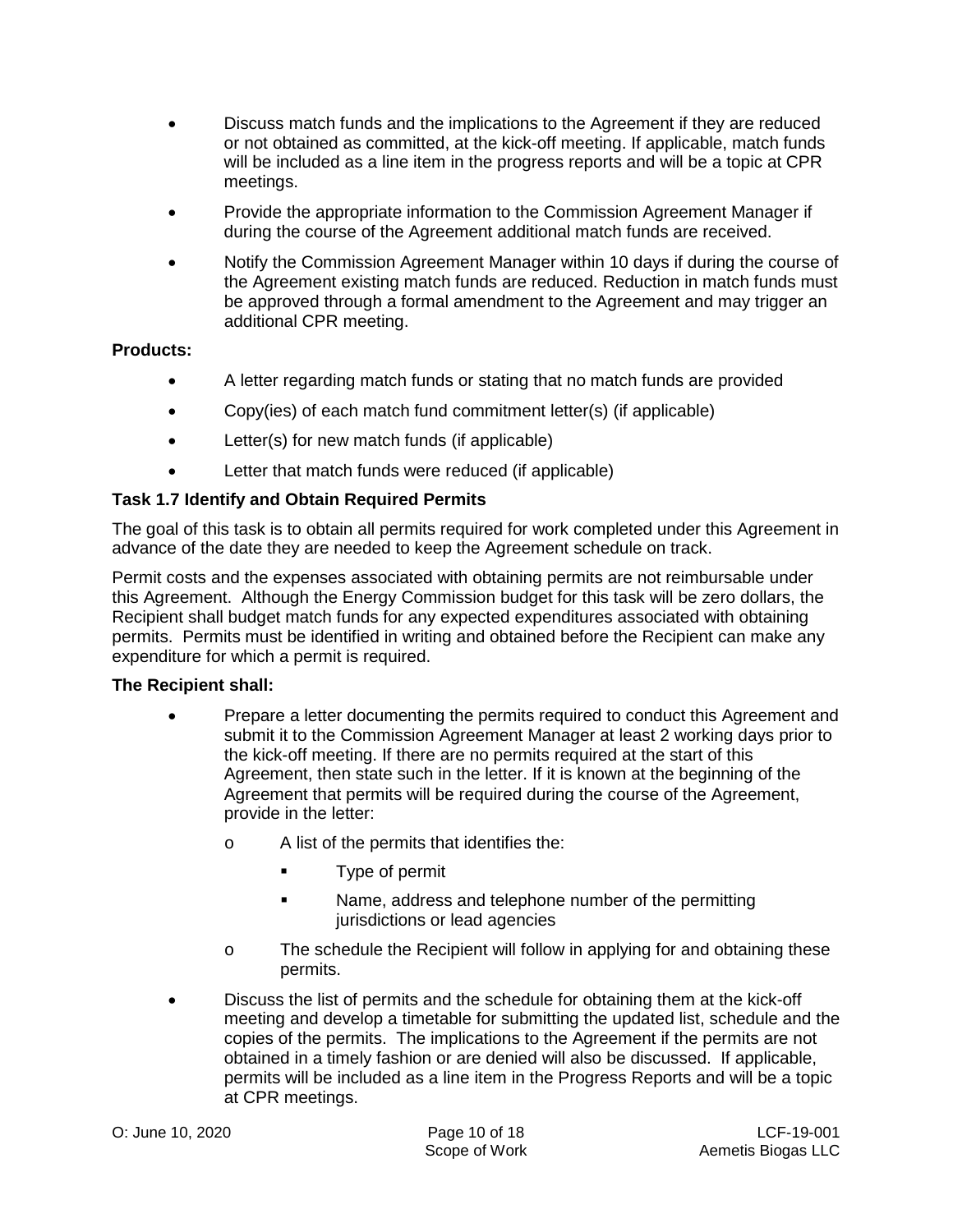- If during the course of the Agreement additional permits become necessary, provide the appropriate information on each permit and an updated schedule to the Commission Agreement Manager.
- As permits are obtained, send a copy of each approved permit to the Commission Agreement Manager.
- If during the course of the Agreement permits are not obtained on time or are denied, notify the Commission Agreement Manager within 5 working days. Either of these events may trigger an additional CPR.

- Letter documenting the permits or stating that no permits are required
- A copy of each approved permit (if applicable)
- Updated list of permits as they change during the term of the Agreement (if applicable)
- Updated schedule for acquiring permits as changes occur during the term of the Agreement (if applicable)
- A copy of each final approved permit (if applicable)

### **Task 1.8 Obtain and Execute Subcontracts**

The goal of this task is to ensure quality products and to procure subcontractors required to carry out the tasks under this Agreement consistent with the Agreement Terms and Conditions and the Recipient's own procurement policies and procedures. It will also provide the Energy Commission an opportunity to review the subcontracts to ensure that the tasks are consistent with this Agreement, and that the budgeted expenditures are reasonable and consistent with applicable cost principles.

### **The Recipient shall:**

- Manage and coordinate subcontractor activities.
- Submit a draft of each subcontract required to conduct the work under this Agreement to the Commission Agreement Manager for review.
- Submit a final copy of the executed subcontract.
- If Recipient decides to add new subcontractors, then the Recipient shall notify the CAM.

### **Products:**

- Draft subcontracts
- Final subcontracts

### **TECHNICAL TASKS**

# **TASK 2 PRE-CONSTRUCTION ACTIVITIES**

The goal of this task is to complete the design and engineering and all other pre-construction activities for the proposed Biogas Cleanup Plant (BCP) RNG production facility (BCP facility).

### **The Recipient shall:**

• Complete all design and engineering plans and planning for the proposed BCP facility, including the design and engineering of grading and foundation requirements, electrical components, mechanical components, structural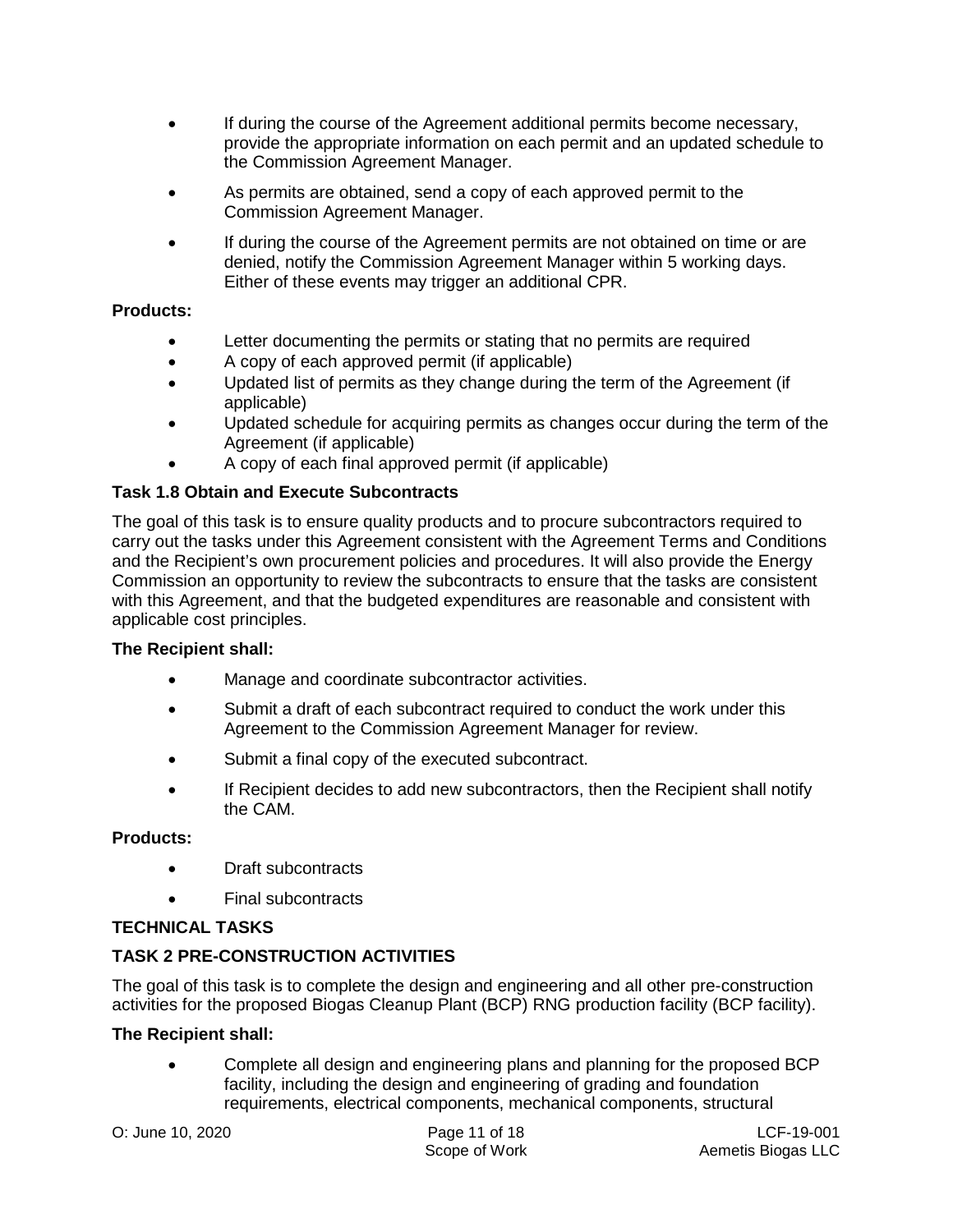components.

- Prepare and provide a *Written Notification of Completion of Grading and Foundation Plans* to the CAM. The letter shall include, but is not limited to:
	- o Final engineering documents
	- o Summary of the lessons learned in the design phase
	- o Approval from applicable agencies
- Prepare and provide a *Written Notification of Completion of Electrical Plans* to the CAM. The letter shall include, but is not limited to:
	- o Final engineering documents<br>o Summary of the lessons learn
	- o Summary of the lessons learned in the design phase<br>
	o Approval from applicable agencies
	- Approval from applicable agencies
- Prepare and provide a *Written Notification of Completion of Mechanical Plans* to the CAM. The letter shall include, but is not limited to:
	- o Final engineering documents
	- o Summary of the lessons learned in the design phase
	- o Approval from applicable agencies
- Prepare and provide a *Written Notification of Completion of Structural Plans* to the CAM. The letter shall include, but is not limited to:
	- o Final engineering documents
	- o Summary of the lessons learned in the design phase
	- o Approval from applicable agencies
- Prepare and provide to the CAM final *Construction and Equipment List* that will be used to develop bid packages to be sent to vendors.
- Develop *Operator Training and Safety Manuals* specific to the proposed Air Liquide Digester RemovAL™ System deployed at the BCP facility.
- Submit all remaining required permits from local agencies having jurisdiction, including, but not limited to:
	- o Building Permit application
	- o Application for Authority to Construct (ATC)
	- o Application for Permit to Operate
- Prepare *Permitting Report* that includes:
	-
	- o Copy of Building Permit<br>
	o Copy of Authority to Con Copy of Authority to Construct
	- o Copy of Permit to Operate
- Design and engineering plans shall include, but not be limited to the following:
	- o New fuel production capacity at the BCP facility to achieve annual production of approximately 6.8 million DGEs;
	- o Production of renewable fuel with a calculated carbon intensity of 30 g CO2 /MJ or less;
	- o Fuel that will lead to reduction in on-road motor vehicle air emissions.
- Develop and Execute a *Procurement Plan* for the BCP facility that will detail the process for procurement and final vendor selection of equipment, materials, and services in a manner that provides transparency into the selection process and the rationale for optimizing the quality of services provided with price. The *Procurement Plan* will include, but is not limited to:
	- o A description of the bid packages to be assembled<br>  $\circ$  A methodology for receiving and evaluating respone
	- o A methodology for receiving and evaluating responses<br>
	o A description of the vendor selection process
	- A description of the vendor selection process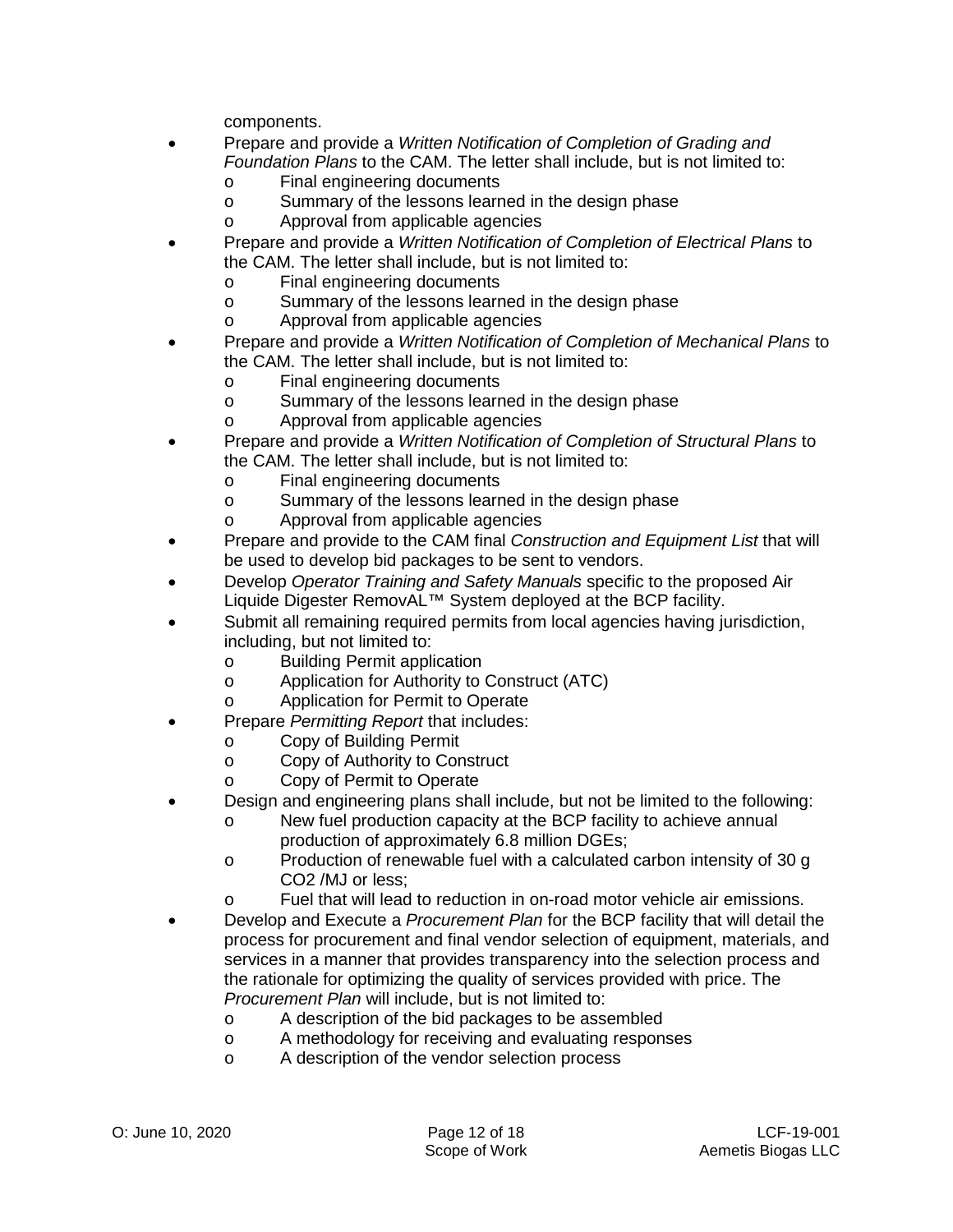- Prepare and provide a *Procurement Report* for the BCP facility that will detail the selection process and justification for the service providers selected. The *Procurement Report* will include, but is not limited to:
	- o A list of respondents to bid packages
	- o A rationale for the selected service providers
- Complete negotiations and contracting with nearby dairies within Stanislaus County to secure sufficient dairy manure biogas feedstock supply agreements to meet Agreement objectives as follows:
	- o Conduct outreach to nearby dairies of the Keyes proposed BCP facility for participation in the project.
	- o Transportation of biogas from dairies to BCP facility shall be via Stanislaus County approved pipelines.
	- o Complete negotiations and execute feedstock supply agreements with at least 13 approved dairies, or lesser amount as approved in writing by the CAM.
	- o Contracted dairies must be within Stanislaus County and project work must comply with all County setback requirements and building permits without the need for a discretionary use permit.
	- o If Recipient wants to change any of the requirements for participating dairies it must submit a request to amend this Agreement pursuant to the Terms and Conditions for consideration by the Energy Commission.
- Agreements and procurement shall only include eligible feedstock as described and defined in solicitation GFO-19-601 (addendum 2) pages 10-12 and LCFP Program Guidelines pages 10-12.
- Prepare and provide to the CAM a *Written Notice of Completion of Feedstock Supply Agreements*.

- Written Notification of Completion of Grading and Foundation Plans
- Written Notification of Completion of Electrical Plans
- Written Notification of Completion of Mechanical Plans
- Written Notification of Completion of Structural Plans
- Construction and Equipment List
- Operator Training and Safety Manuals
- Permitting Report
- Procurement Plan
- Procurement Report
- Written Notice of Completion of Feedstock Supply Agreements

# **[CPR WILL OCCUR DURING THIS TASK. See Task 1.2 for details.]**

### **TASK 3 CONSTRUCTION**

The goal of this task is to construct and commission the commercial-scale BCP RNG production facility so that the facility is ready for continuous commercial operation.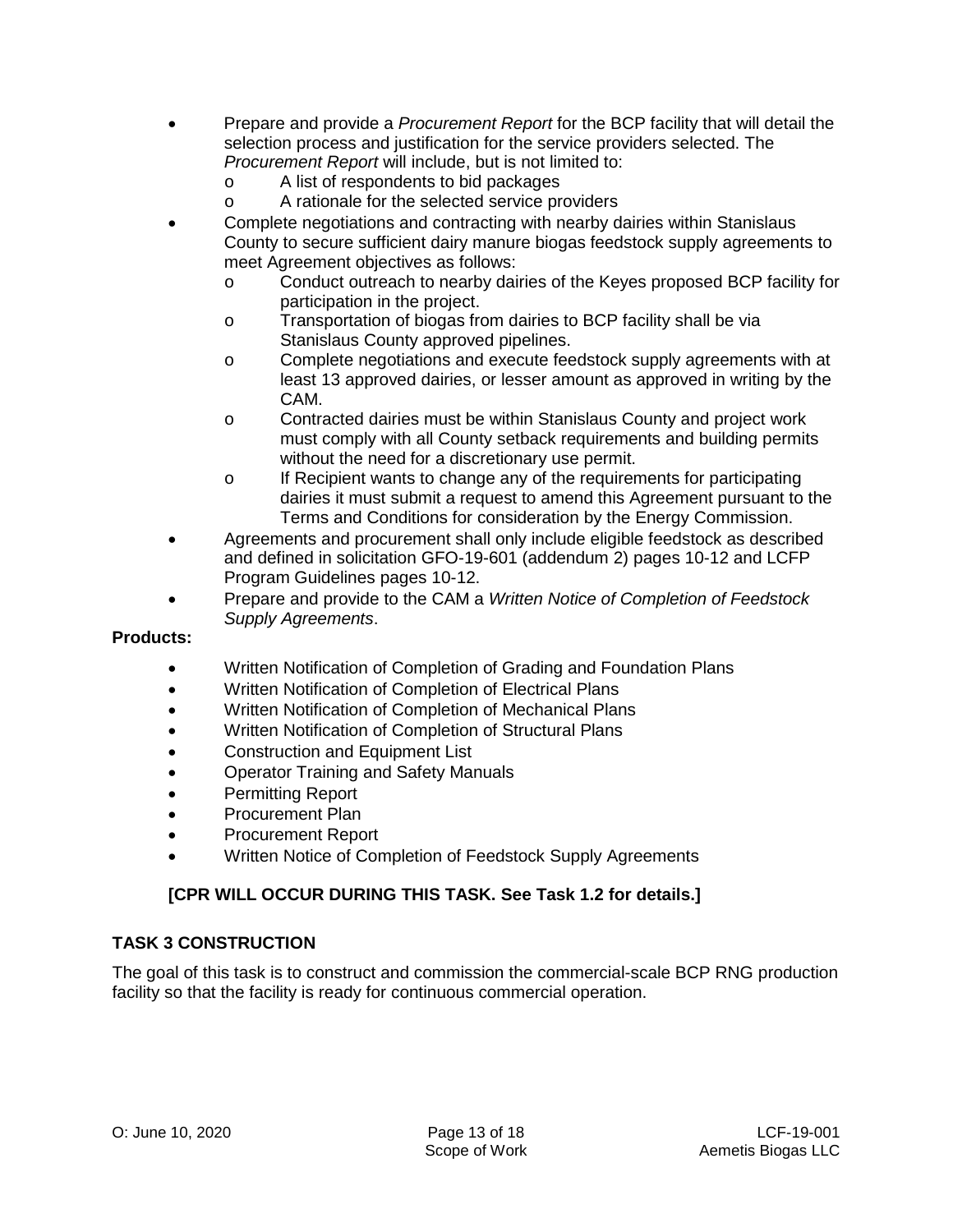#### **The Recipient shall:**

- Develop and implement a *Construction Management Plan* for the facility that will outline the budget and schedule for the remaining items necessary to complete construction and installation activities. The *Construction Management Plan* will include, but is not limited to, the following:
	- o A list of construction and installation milestones
	- o A list of preferred equipment vendors and a timeline for equipment procurement
	- o A Gantt chart and detailed project schedule<br>
	A description of best management practices
	- o A description of best management practices to be utilized  $\circ$  A risk mitioation strategy
	- o A risk mitigation strategy<br>
	o A plan for quality control
	- A plan for quality control and quality assurance
- Prepare and provide a *Major Project Change List* for the facility that will identify any major project changes that occurred during or after implementation of the Construction Management Plan. The *Major Project Change List* will be updated on an as-needed basis and will include, but is not limited to, the following:
	- o An update on selected equipment vendors and timeline for equipment acquisition
	- o A description of the scope of any challenge(s) necessitating a material change in the Construction Management Plan
	- o A solution to address any challenge(s) and rationale for the proposed solution(s)
	- o An update, as necessary, to the milestones and Gantt chart to reflect any new approach(es)
- Prepare and provide a *Construction Repor*t for the facility that will evaluate the actual construction activities compared to the Construction Management Plan. The *Construction Report* will include, but is not limited to:
	- o A final schedule of completed milestones with pictures documenting completed milestones
	- o A description of lessons learned<br>
	o A summary of any maior project
	- A summary of any major project changes
- Prepare and provide *Written Notification of Completion of Construction and Installation* for the facility that will notify the CAM that construction and installation activities have been completed, including pictures of all completed construction and installations.

#### **Products:**

- Construction Management Plan
- Major Project Change List
- Construction Report
- Written Notification of Completion of Construction and Installation

#### **TASK 4 FACILITY COMMISSIONING**

The goal of this task is to perform the testing required to commission the commercial-scale BCP RNG production facility and co-located fueling station, including hosting a ribbon cutting ceremony to celebrate facility commissioning.

#### **The Recipient Shall:**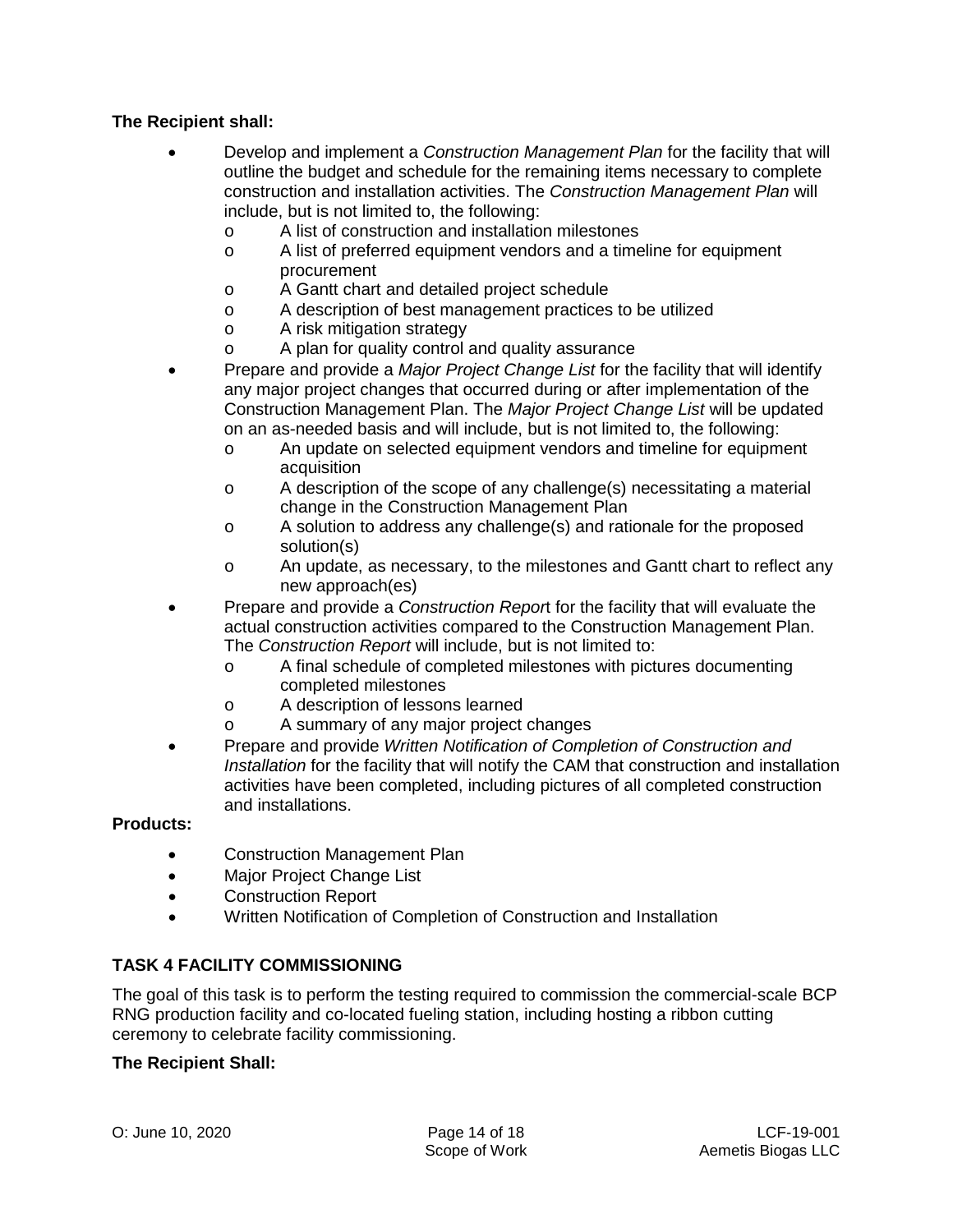- Develop and implement a *Cold Testing Plan* for the facility that will detail the process, deliverables, and milestones associated with the cold testing of the facility. Cold testing refers to testing without material. The Cold Testing Plan will include, but is not limited to, the following:
	- o A description of the equipment to be tested
	- o A description of the methodology to test the identified equipment, including testing for required carbon intensity and projected DGE capacity
	- o A list of goals and objectives for the test<br>
	A description of the quality control and quality
	- A description of the quality control and quality assurance practices for the test methodology
- Develop and implement a *Cold Testing Report* for the facility that will evaluate the cold test results. The *Cold Testing Report* will include, but is not limited to, the following:
	- o A description of the results of the cold test for the identified equipment<br>  $\circ$  A description of any major changes that were made based on findings
	- A description of any major changes that were made based on findings during the cold testing
- Develop and implement a *Hot Testing Plan* for the facility that will detail the process, deliverables, and milestones associated with the hot testing of the facility. Hot testing refers to testing with material. The *Hot Testing Plan* will include, but is not limited to, the following:
	- o A description of the equipment to be tested<br>
	o A description of the methodology to test the
	- A description of the methodology to test the identified equipment, including testing for required carbon intensity and projected DGE capacity
	- o A list of goals and objectives for the test<br>
	o A description of the quality control and quality
	- A description of the quality control and quality assurance practices for the test methodology
- Prepare and provide a *Hot Testing Report* for the facility that will evaluate the hot test results. The Hot Testing Report will include, but is not limited to, the following:
	- o A description of the results of the hot test for the identified equipment<br>
	A description of any maior changes that were made based on findings
	- A description of any major changes that were made based on findings during the hot testing
- Prepare and provide *Written Notification of Completion of Commissioning* for the facility that will notify the CAM that commissioning activities have been completed and that the facility is ready to commence commercial operations.
- Host public Ribbon Cutting Ceremony for invited stakeholders, elected officials, project partners, community organizations, community leaders, and the general public. Prepare and provide a *Ribbon Cutting Ceremony Activities Report* to the CAM, which, at a minimum, will have:
	-
	- o A list invited parties<br>
	o Final number of atte Final number of attendees
	- o Description of the event
	- o Photos and/or videos of the event
- Operate facility at less than 50% of full capacity for two months to validate the performance of the equipment, including required carbon intensity and projected DGE capacity.
- Operate facility at 100% of full capacity. Prepare and provide a *Written Notification of Achievement of Full-Scale Production* for the facility that will notify the CAM that the facility is ready to commence commercial operations at full capacity.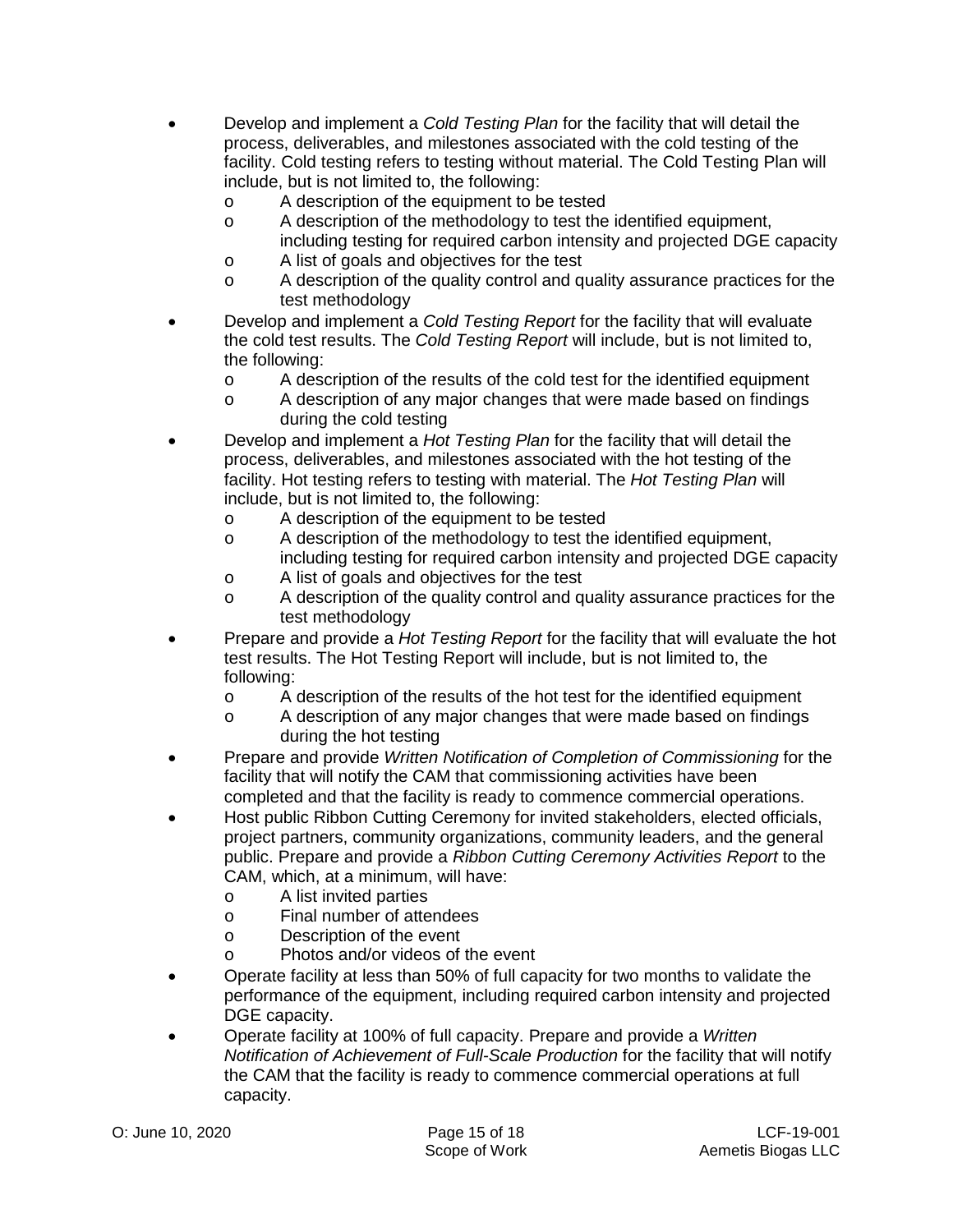- Cold Testing Plan
- Cold Testing Report
- Hot Testing Plan
- Hot Testing Report
- Written Notification of Completion of Commissioning
- Ribbon Cutting Ceremony Activities Report
- Written Notification of Achievement of Full-Scale Production

## **[CPR WILL OCCUR DURING THIS TASK. See Task 1.2 for details.]**

### **TASK 5 PRIORITY POPULATION OUTREACH**

The goal of this task is to expand outreach and knowledge sharing with the local workforce, educational system, and community stakeholders as well as applicable Priority Populations as defined in this Scope of Work Glossary.

#### **The Recipient shall:**

- Develop and execute a *Priority Population Outreach Plan* that includes, but is not limited to, the following:
	- o Outline of clean transportation educational materials for dissemination and presentation at local schools, junior colleges, and universities
	- o Tentative schedule of community meeting(s) with stakeholders from local Priority Population
	- o Conduct educational outreach and workshops for students at local high schools and colleges about dairy digester technology and the Aemetis facility
- Develop a summary *Priority Population Outreach Report*.
	- o Outreach topic list
	- o Outreach presentation details
		- Time and place of outreach presentation
		- Outreach presentation and meeting agenda
		- **Total number of attendees**

### **Products:**

- Priority Population Outreach Plan
- Priority Population Outreach Report

### **TASK 6 DATA COLLECTION AND ANALYSIS**

The goal of this task is to collect operational data from the project, to analyze that data for economic and environmental impacts, and to include the data and analysis in the Final Report.

### **The Recipient shall:**

- Develop a *Data Collection Plan*.
- Troubleshoot any issues identified.
- Collect at least six months of data, including:
	- o Throughput, usage, and operations data
	- o Normal operating hours, up time, down time, and explanations of variations
	- o Feedstock supply summary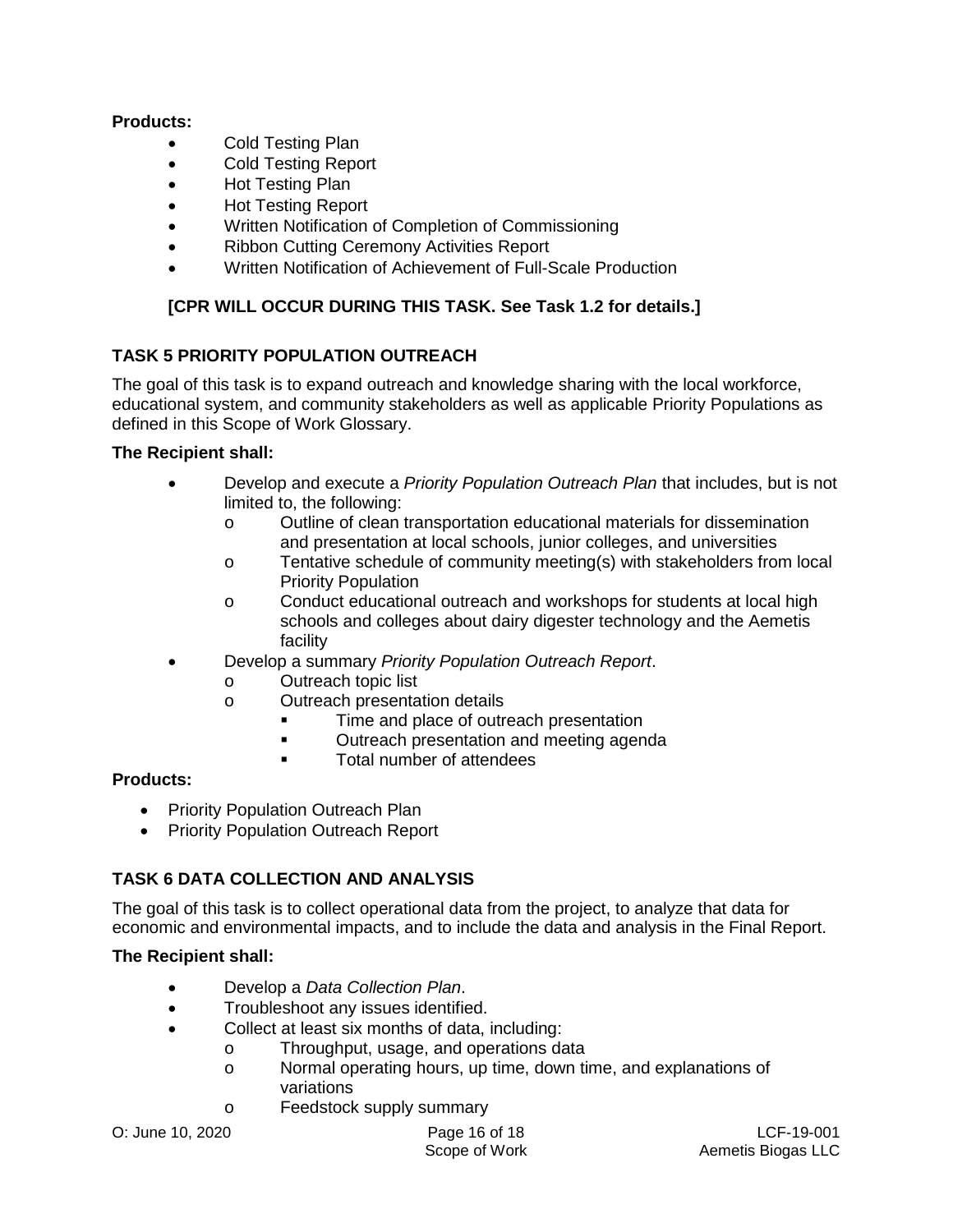- o Maximum capacity of the new fuel production system in diesel gallon equivalents (DGE) and ordinary units
- o Gallons of gasoline and/or diesel fuel displaced (with associated mileage information), along with value converted into DGE
- o Record of wastes from production processes (wastewater, solid waste, criteria emissions, etc.)
- o Expected air emissions reduction, for example:
	- **Non-methane hydrocarbons**
	- Oxides of nitrogen
	- **Non-methane hydrocarbons plus oxides of nitrogen**
	- Particulate Matter
	- Formaldehyde
- o Duty cycle of the current fleet and the expected duty cycle of future vehicle acquisitions
- o Specific jobs and economic development resulting from this project
- o Levelized Cost of Fuel and Finished fuel price<br>
o Analysis of total facility costs, operation and m
- Analysis of total facility costs, operation and maintenance costs, marginal abatement costs
- Comply with the Petroleum Industry Information Reporting Act (PIIRA) and complete CEC Form M810E and CEC Form M13 on a monthly basis for submission to the California Energy Commission's PIIRA Data Collection Unit.
- Provide a written record of registering with the Low Carbon Fuel Standard and Renewable Fuel Standard programs.
- Identify any current and planned use of renewable energy at the facility.
- Describe any energy efficiency measures used in the facility that may exceed Title 24 standards in Part 6 of the California Code Regulations.
- Provide data on potential job creation, economic development, and increased state revenue as a result of expected future expansion.
- Provide a quantified estimate of the project's carbon intensity values or provide an Air Resources Board approved pathway carbon intensity.
- Estimate annual life-cycle greenhouse gas emission reduction.
- Compare any project performance and expectations provided in the proposal to Energy Commission with actual project performance and accomplishments.
- Collect data, information, and analysis described above and include in the Final Report.

- Data Collection Plan
- Data collection information and analysis will be included in the Final Report

# **TASK 7 PROJECT FACT SHEET**

The goal of this task is to develop an initial and final project fact sheet that describes the CECfunded project and the benefits resulting from the project for the public and key decision makers.

### **The Recipient shall:**

• Prepare an *Initial Project Fact Sheet* at start of the project that describes the project and the expected benefits. Use the format provided by the CAM.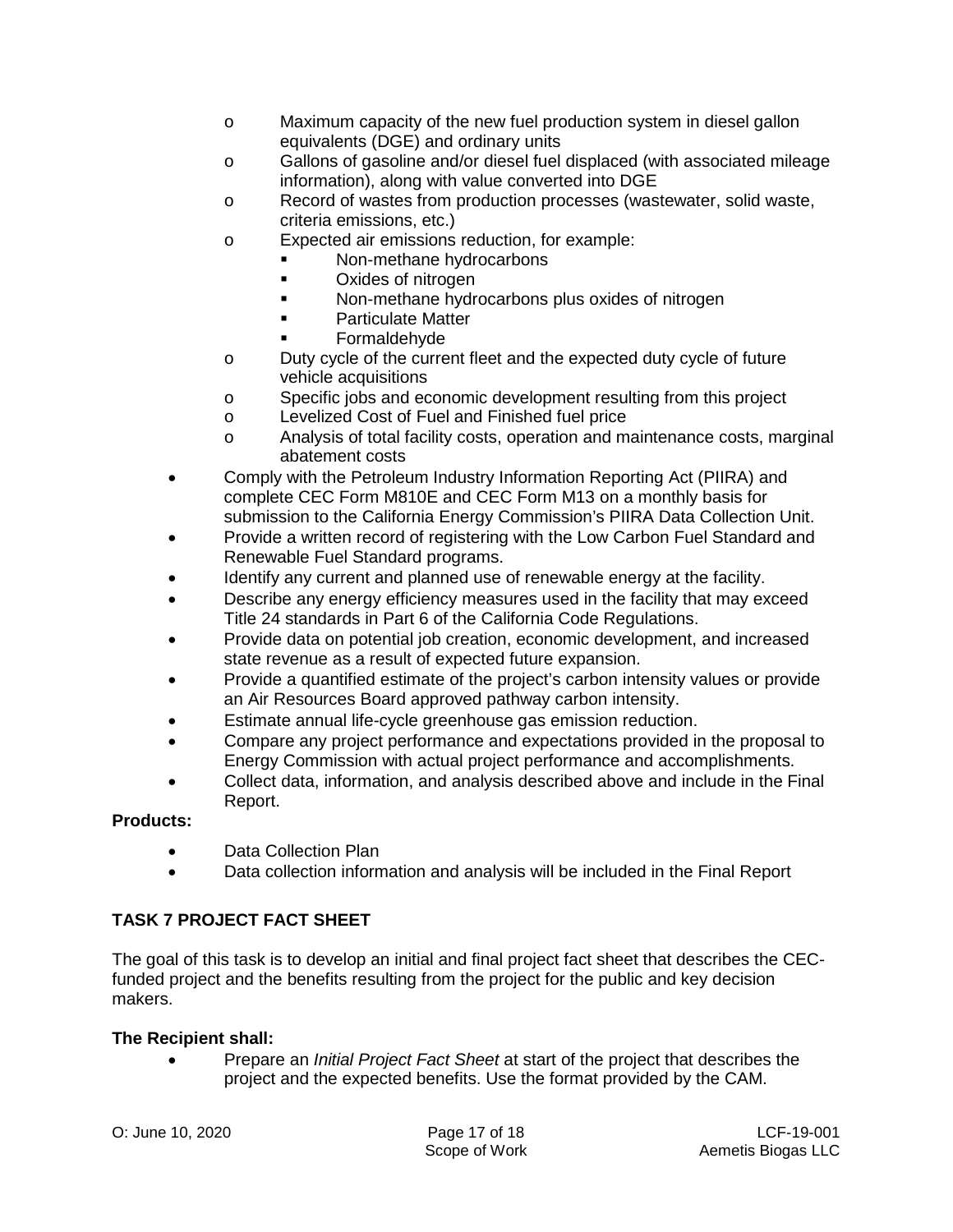- Prepare a *Final Project Fact Sheet* at the project's conclusion that describes the project, the actual benefits resulting from the project, and lessons learned from implementing the project. Use the format provided by the CAM.
- Provide at least (6) six *High Quality Digital Photographs* (minimum resolution of 1300x500 pixels in landscape ratio) of pre and post technology installation at the project sites or related project photographs.

- Initial Project Fact Sheet
- Final Project Fact Sheet
- High Quality Digital Photographs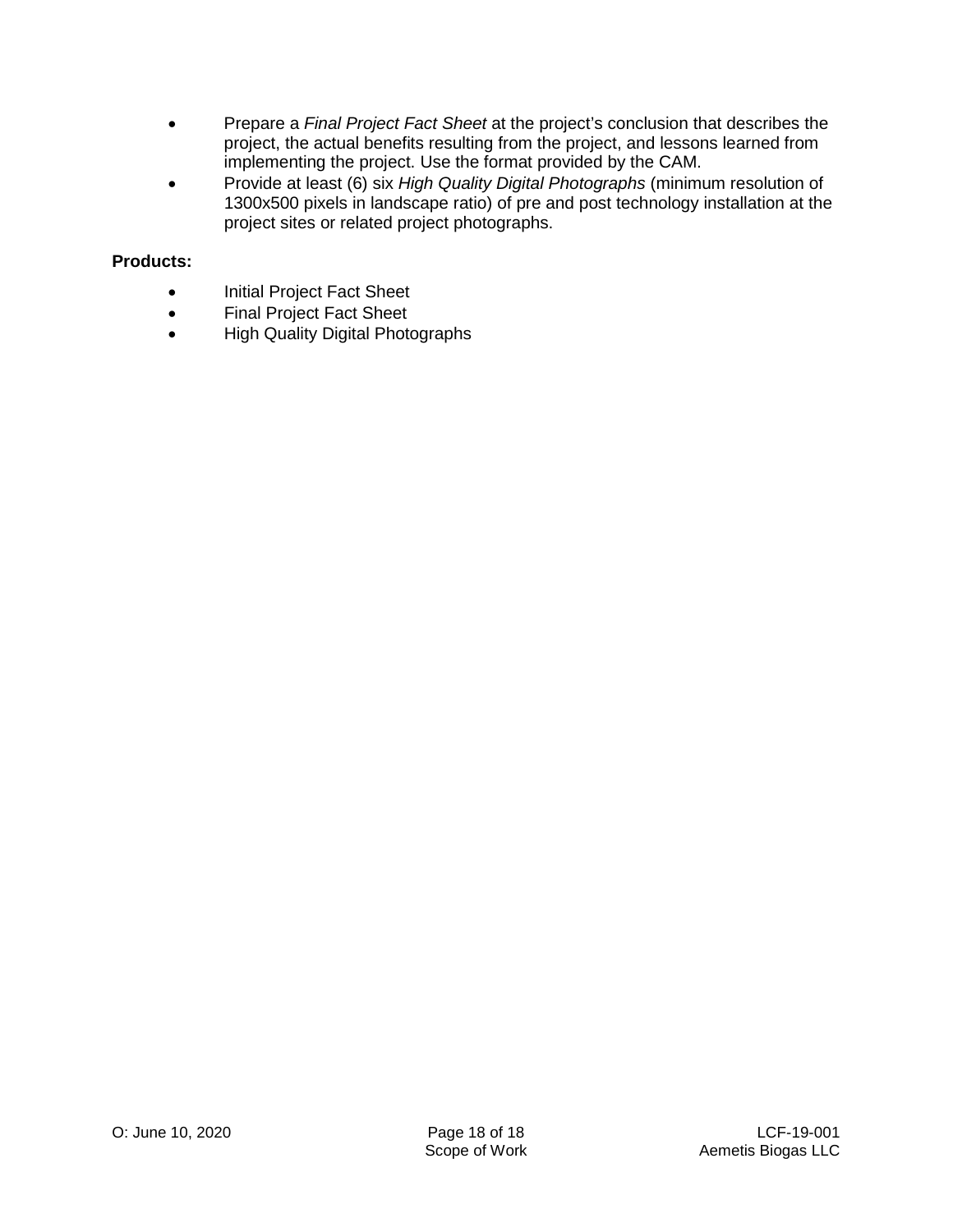| Office of Planning and Research<br>To: | <b>From:</b> California Energy |
|----------------------------------------|--------------------------------|
| Commission                             |                                |
| PO Box 3044, Room 113                  | Fuels and                      |
| <b>Transportation Division</b>         |                                |
| 1400 Tenth Street                      | 1516 Ninth Street,             |
| $MS-27$                                |                                |
| Sacramento, CA 95812-3044              | Sacramento, CA                 |
| 95814                                  |                                |
|                                        |                                |

**Project Title:** Aemetis Central Dairy Digester Biogas Cleanup Project

#### **Project Location – Specific:**

| <b>Project Location</b>    | <b>Address</b>   | City  | ZIP        | County            |
|----------------------------|------------------|-------|------------|-------------------|
| Aemetis Keyes Ethanol      | 4209 Jessup Road | Keyes | 95328      | <b>Stanislaus</b> |
| <b>Production Facility</b> |                  |       |            |                   |
| Various dairy lagoons      | TBD              | TBD   | <b>TBD</b> | <b>Stanislaus</b> |

**Project Location – City:** Keyes **Project Location – County:** Stanislaus

#### **Description of Project:**

The project will involve the construction and operation of a new Biogas Cleanup Plant at an existing commercial biofuel production facility located in the Keyes, California for the procurement and upgrading of diary biogas pipelined from local dairy digesters to convert to renewable natural gas. The construction of the Biogas Cleanup Plant is located in the M (industrial) zoning district and will consist of plant design, engineering, construction and commissioning, with biogas being stored at an existing on-site boiler.

| <b>Name of Public Agency Approving Project:</b>            | California Energy Commission |  |  |
|------------------------------------------------------------|------------------------------|--|--|
| Name of Person or Agency Carrying Out Project:             | Pilar Magaña                 |  |  |
| <b>Exempt Status:</b> ( <i>check one</i> )                 |                              |  |  |
| Ministerial (Sec. 21080(b)(1); 15268);                     |                              |  |  |
| Declared Emergency (Sec. 21080(b)(3); 15269(a));           |                              |  |  |
| Emergency Project (Sec. 21080(b)(4); 15269(b)(c));         |                              |  |  |
| X <br>Categorical Exemption. State type and section number | 15301 and 15303              |  |  |
| Statutory Exemptions. State code number.                   | PRC 21080 (b) $(1)$          |  |  |
| Common Sense Exemption. $15061(b)(3)$                      |                              |  |  |

Authority cited: Sections 21083 and 21110, Public Resources Code. Reference: Sections 21108, 21152, and 21152.1, Public Resources Code.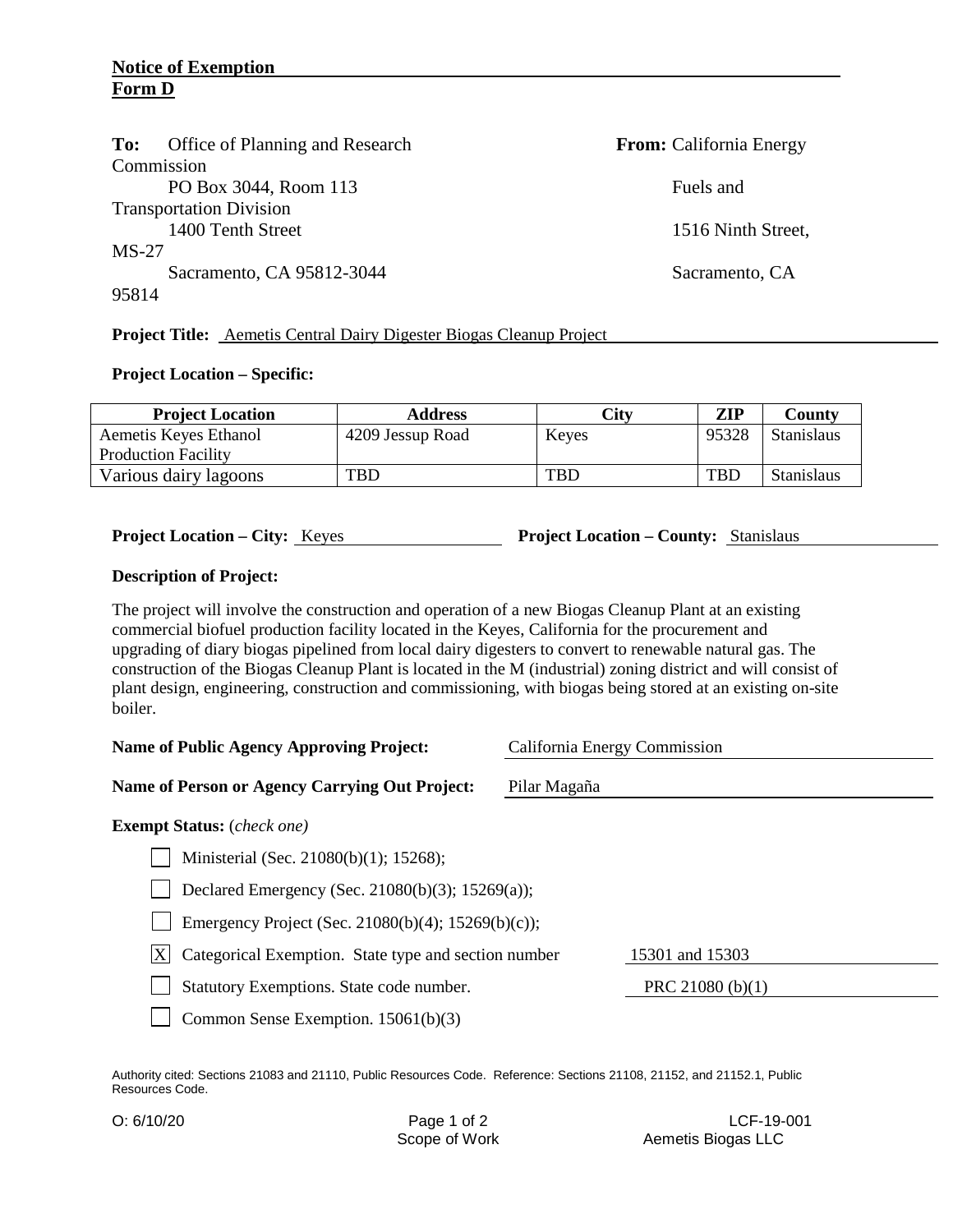14 CCR section 15301 exempts the operation, repair, maintenance, and minor alteration of existing structures, facilities or mechanical equipment involving negligible or no expansion of existing or former use. This project will involve the minor alteration and operation of an existing biorefinary facility and construction of utilities within existing highways and streets with negligible or no expansion of existing or former use as determined by the lead agency, Stanislaus County.

14 CCR section 15303 exempts the construction and location of limited numbers of new, small facilities or structures. This project will involve the construction of a limited number of small dairy digesters at dairy lagoons and is therefore is exempt under 14 CCR section 15303. Construction of the dairy digesters have also been approved by the lead agency, Stanislaus County, as exempt under CEQA.

| <b>Responsible Agency</b><br><b>Contact Person:</b><br>0587                                                                                                    | Pilar Magaña | Area code/Telephone/Ext: | $916 - 651 -$ |  |
|----------------------------------------------------------------------------------------------------------------------------------------------------------------|--------------|--------------------------|---------------|--|
| $\mathbf{X}$<br>Yes<br>Has a Notice of Exemption been filed by the public agency approving the project?<br>N <sub>0</sub><br>Title: Air<br>Date:<br>Signature: |              |                          |               |  |
| <b>Pollution Specialist</b>                                                                                                                                    |              |                          |               |  |
| X<br><b>Signed by Responsible Agency</b><br><b>Signed by Applicant</b>                                                                                         |              |                          |               |  |

**Date received for filing at OPR:**